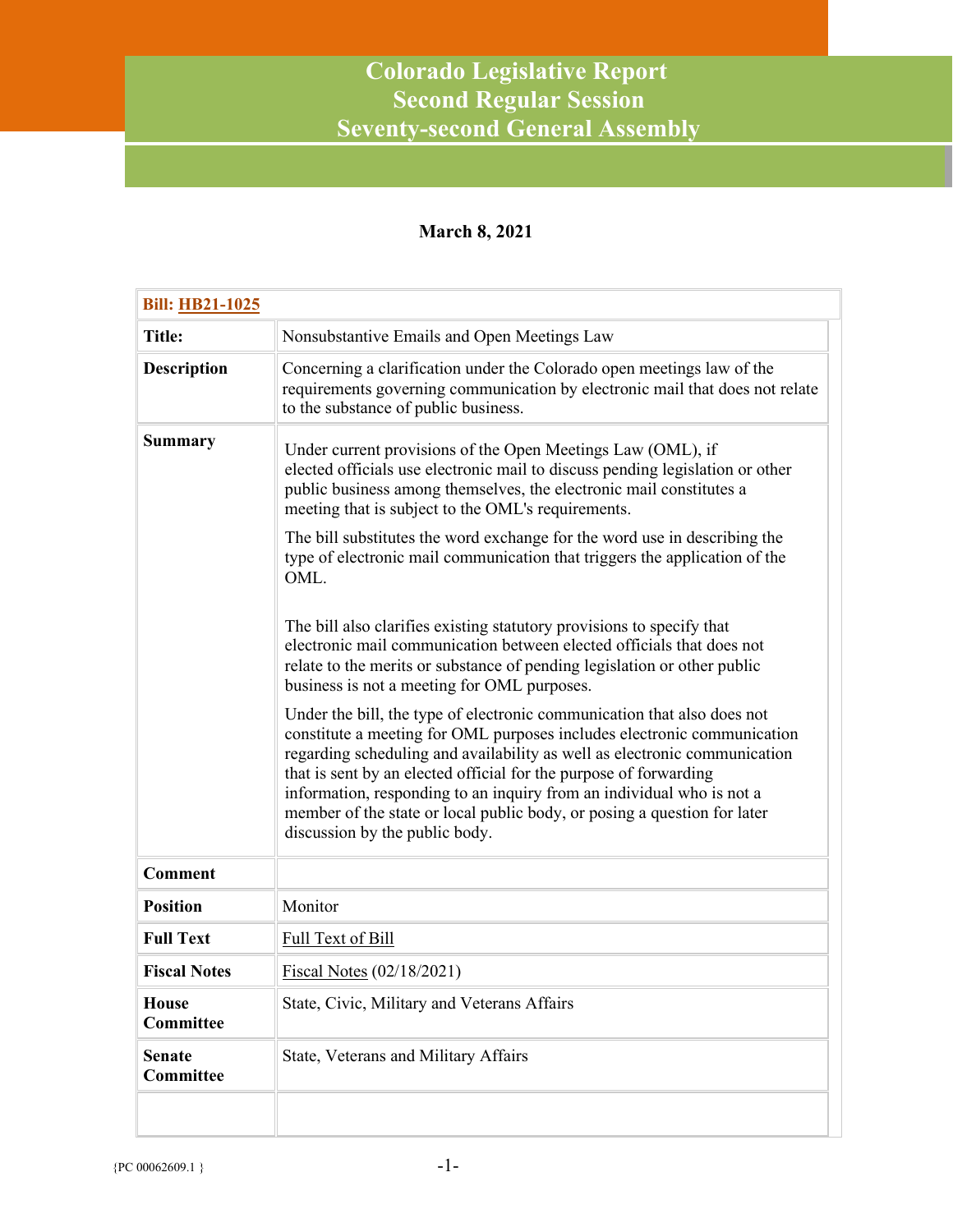| <b>Sponsors (House</b><br>and Senate) | Senate:<br>$J.$ Ginal $(D)$                                                            |
|---------------------------------------|----------------------------------------------------------------------------------------|
|                                       | House:<br>$J.$ Arndt $(D)$                                                             |
| <b>Status</b>                         | Introduced In Senate - Assigned to State, Veterans, & Military<br>Affairs (03/04/2021) |
| Lobbyists                             | Lobbyists                                                                              |
| <b>Votes</b>                          | Votes all Legislators                                                                  |
| <b>Hearing Date</b>                   |                                                                                        |

| <b>Title:</b>      | Study Underground Water Storage Maximum Beneficial Use                                                                                                                                                                                                                                                                                                                                                                                                                                                                                                                                                                                                                                                                                                                                                                                                                                                                                                                                                                                                                                                                                                                                                                                                                                                                                                                                                                                                             |
|--------------------|--------------------------------------------------------------------------------------------------------------------------------------------------------------------------------------------------------------------------------------------------------------------------------------------------------------------------------------------------------------------------------------------------------------------------------------------------------------------------------------------------------------------------------------------------------------------------------------------------------------------------------------------------------------------------------------------------------------------------------------------------------------------------------------------------------------------------------------------------------------------------------------------------------------------------------------------------------------------------------------------------------------------------------------------------------------------------------------------------------------------------------------------------------------------------------------------------------------------------------------------------------------------------------------------------------------------------------------------------------------------------------------------------------------------------------------------------------------------|
| <b>Description</b> | Concerning a study of underground water storage to maximize the beneficial<br>use of water within Colorado.                                                                                                                                                                                                                                                                                                                                                                                                                                                                                                                                                                                                                                                                                                                                                                                                                                                                                                                                                                                                                                                                                                                                                                                                                                                                                                                                                        |
| <b>Summary</b>     | The bill directs the Colorado water conservation board (board), in<br>consultation with the state engineer, to contract with a Colorado<br>institution of higher education (institution) to conduct a study to:<br>• Evaluate ways to maximize the beneficial use of water<br>within Colorado and implement the storage<br>recommendations of the Colorado water plan by storing<br>water underground when water is available;<br>• Evaluate ways to minimize the amount of water that flows<br>out of Colorado to downstream states, without risking<br>noncompliance with applicable interstate compacts, United<br>States supreme court rulings, other federal law, decreed<br>absolute and conditional water rights, the prior<br>appropriation system, and Colorado's anti-speculation<br>doctrine;<br>· Identify:<br>• Specific aquifers that are hydrologically and legally<br>available to be used for underground storage and<br>subsequent beneficial use;<br>· Sources of revenue that could be used to pay for the<br>underground storage projects; and<br>• Planned potential or existing underground storage<br>projects that would meet the objectives identified in<br>the study;<br>• Examine the role that various water entities might play in<br>financing and implementing underground storage projects;<br>and<br>• Recommend legislative changes needed to implement<br>managed underground storage projects in the identified<br>aquifers. |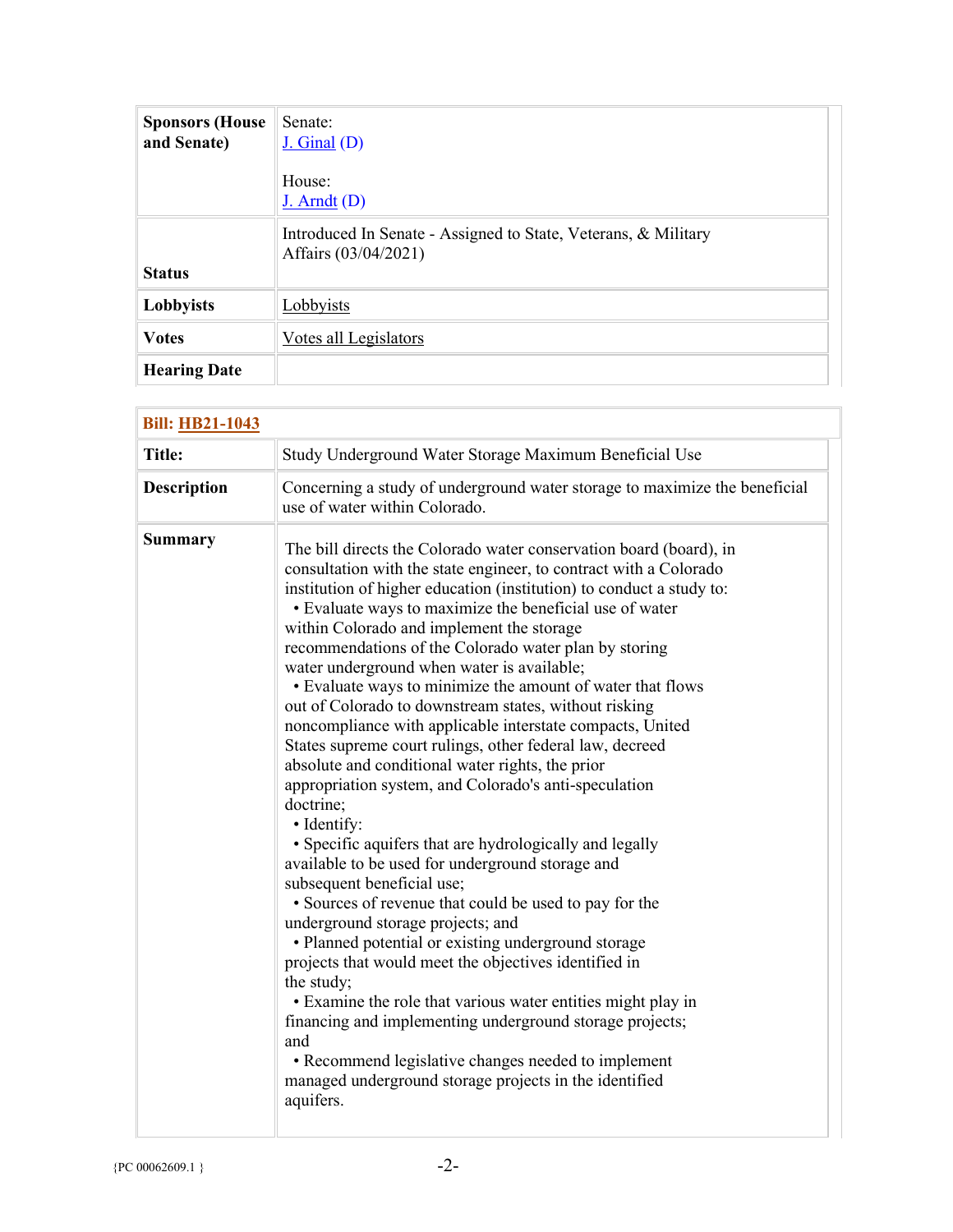|                                       | The bill directs the board or the institution to submit a report<br>summarizing the results of the study to the water resources review<br>committee by August 1, 2022, which shall either have legislation drafted<br>to implement the study's recommendations or submit the study along with<br>its own recommendations to the committees of the general assembly with<br>jurisdiction over water resources by January 1, 2023. |  |
|---------------------------------------|----------------------------------------------------------------------------------------------------------------------------------------------------------------------------------------------------------------------------------------------------------------------------------------------------------------------------------------------------------------------------------------------------------------------------------|--|
| <b>Comment</b>                        |                                                                                                                                                                                                                                                                                                                                                                                                                                  |  |
| <b>Position</b>                       | Monitor                                                                                                                                                                                                                                                                                                                                                                                                                          |  |
| <b>Full Text</b>                      | Full Text of Bill                                                                                                                                                                                                                                                                                                                                                                                                                |  |
| <b>Fiscal Notes</b>                   | Fiscal Notes (03/03/2021)                                                                                                                                                                                                                                                                                                                                                                                                        |  |
| <b>House</b><br><b>Committee</b>      | Agriculture, Livestock, and Water                                                                                                                                                                                                                                                                                                                                                                                                |  |
| <b>Senate</b><br><b>Committee</b>     |                                                                                                                                                                                                                                                                                                                                                                                                                                  |  |
| <b>Sponsors (House</b><br>and Senate) | Senate:<br>$J.$ Sonnenberg $(R)$<br>House:<br>$R.$ Holtorf $(R)$                                                                                                                                                                                                                                                                                                                                                                 |  |
| <b>Status</b>                         | House Committee on Agriculture, Livestock, & Water Refer Amended to<br>Finance (03/01/2021)                                                                                                                                                                                                                                                                                                                                      |  |
| Lobbyists                             | Lobbyists                                                                                                                                                                                                                                                                                                                                                                                                                        |  |
| <b>Votes</b>                          | Votes all Legislators                                                                                                                                                                                                                                                                                                                                                                                                            |  |
| <b>Hearing Date</b>                   |                                                                                                                                                                                                                                                                                                                                                                                                                                  |  |

| <b>Bill: HB21-1050</b> |                                                                                                                                                                                                                                                                                                                                                                                                                                                                                                                                                                                                                                                                                                                            |  |
|------------------------|----------------------------------------------------------------------------------------------------------------------------------------------------------------------------------------------------------------------------------------------------------------------------------------------------------------------------------------------------------------------------------------------------------------------------------------------------------------------------------------------------------------------------------------------------------------------------------------------------------------------------------------------------------------------------------------------------------------------------|--|
| Title:                 | Workers' Compensation                                                                                                                                                                                                                                                                                                                                                                                                                                                                                                                                                                                                                                                                                                      |  |
| <b>Description</b>     | Concerning the "Workers' Compensation Act of Colorado", and, in connection<br>therewith, making changes that affect the timely payment of benefits, guardian<br>ad litem and conservator services, benefit offsets related to the receipt of<br>federal disability or retirement benefits, the reduction of benefits based on<br>apportionment, the selection of independent medical examiners, limits on<br>temporary disability and permanent partial disability payments, the withdrawal<br>of admissions of liability, mileage expense reimbursement, the authority of<br>prehearing administrative law judges, the reopening of permanent total<br>disability awards, and petitions for review and appeals of orders. |  |
| <b>Summary</b>         | The bill:<br>• Adds guardian ad litem and conservator services to the list<br>of medical aid that an employer is required to furnish to an                                                                                                                                                                                                                                                                                                                                                                                                                                                                                                                                                                                 |  |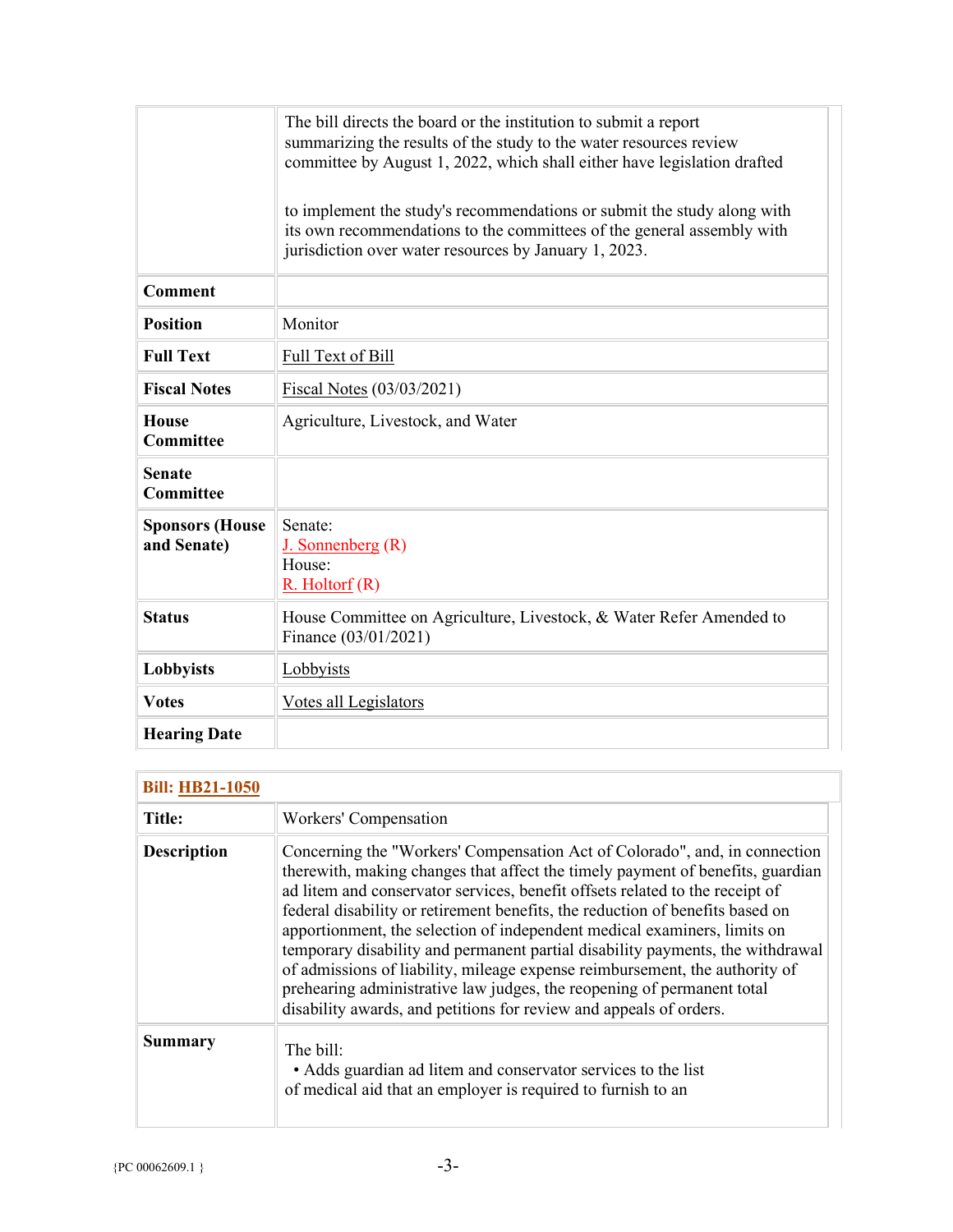| employee who is incapacitated as a result of a work-related<br>injury or occupational disease (section 1 of the bill);                                                                                                                                                                                                                                                                                                                                                                                                                                                                                                                                                                                                                                                                                                     |
|----------------------------------------------------------------------------------------------------------------------------------------------------------------------------------------------------------------------------------------------------------------------------------------------------------------------------------------------------------------------------------------------------------------------------------------------------------------------------------------------------------------------------------------------------------------------------------------------------------------------------------------------------------------------------------------------------------------------------------------------------------------------------------------------------------------------------|
| • Requires an injured worker who is claiming mileage<br>reimbursement for travel related to obtaining compensable<br>medical care to submit a request to the employer or insurer<br>within 120 days after the expense is incurred, and requires<br>the employer or insurer to pay or dispute mileage within 30<br>days after submittal and to include in the brochure of<br>claimants' rights an explanation of rights to mileage<br>reimbursement and the deadline for filing a request<br>(sections 1 and 7);                                                                                                                                                                                                                                                                                                            |
| • Clarifies that offsets to disability benefits granted by the<br>federal Old-Age, Survivors, and Disability Insurance<br>Amendments of 1965 only apply if the payments were not<br>already being received by the employee at the time of the<br>work-related injury (section 2);                                                                                                                                                                                                                                                                                                                                                                                                                                                                                                                                          |
| • Prohibits the reduction of an employee's temporary total<br>disability, temporary partial disability, or medical benefits<br>based on apportionment under any circumstances; limits<br>apportionment of permanent impairment to specific<br>situations; and declares that the employer or insurer bears<br>the burden of proof, by a preponderance of the evidence, at<br>a hearing regarding apportionment of permanent<br>impairment or permanent total disability benefits (section<br>3);                                                                                                                                                                                                                                                                                                                            |
| • Adds the following conditions that must be met for an<br>employer or insurer to request the selection of an<br>independent medical examiner when an authorized treating<br>physician has not determined that the employee has reached<br>maximum medical improvement (MMI): An examining<br>physician must have examined the employee at least 20<br>months after the date of the injury, have determined that the<br>employee has reached MMI, and have served a written<br>report to the authorized treating physician specifying that<br>the examining physician has determined that the employee<br>has reached MMI; and the authorized treating physician<br>must have responded that the employee has not reached<br>MMI or must have failed to respond within 15 days after<br>service of the report (section 4); |
| • Changes the whole person impairment rating applicable to<br>an injured worker from 25% to 19% for purposes of<br>determining the maximum amount of combined temporary                                                                                                                                                                                                                                                                                                                                                                                                                                                                                                                                                                                                                                                    |

disability and permanent partial disability payments an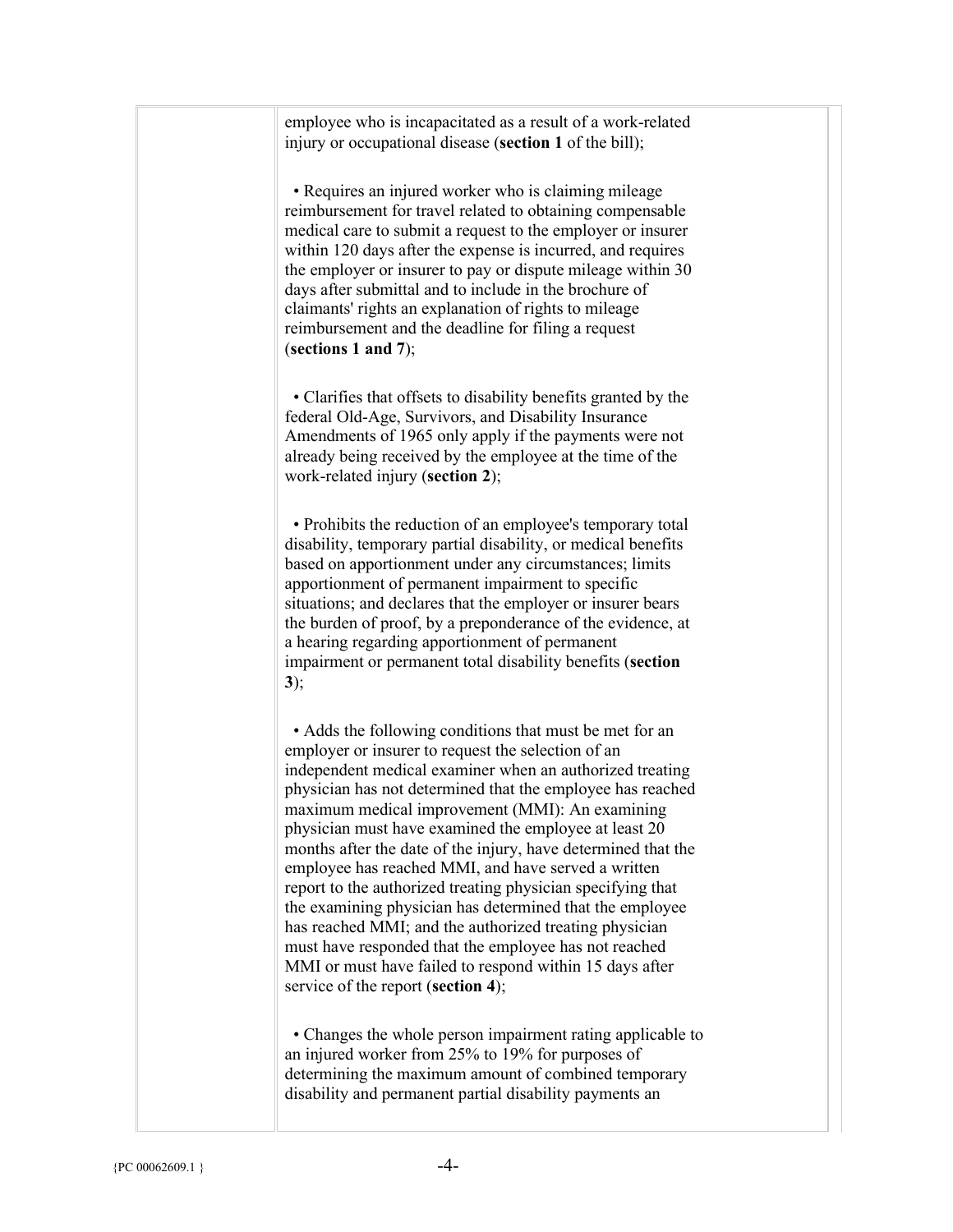|                                       | injured worker may receive (section 5);                                                                                                                                                                                                                       |
|---------------------------------------|---------------------------------------------------------------------------------------------------------------------------------------------------------------------------------------------------------------------------------------------------------------|
|                                       | • Clarifies when benefits and penalties payable to an injured<br>worker are deemed paid (section 6);                                                                                                                                                          |
|                                       | • Prohibits an employer or insurer from withdrawing an<br>admission of liability when 2 years or more have passed<br>since the date the admission of liability on the issue of<br>compensability was filed, except in cases of fraud (section<br>7);          |
|                                       | • Prohibits the director of the division of workers'<br>compensation or an administrative law judge from<br>determining issues of compensability or liability unless<br>specific benefits or penalties are awarded or denied at the<br>same time (section 8); |
|                                       | • Clarifies the scope of authority of prehearing<br>administrative law judges (section 9);                                                                                                                                                                    |
|                                       | • Increases the threshold amount that an injured worker must<br>earn in order for permanent total disability payments to<br>cease and allows for annual adjustment of the threshold<br>amount starting in 2022 (section 11); and                              |
|                                       | • Clarifies the orders that are subject to review or appeal<br>(sections 10 and 12).                                                                                                                                                                          |
| <b>Comment</b>                        |                                                                                                                                                                                                                                                               |
| <b>Position</b>                       | Monitor                                                                                                                                                                                                                                                       |
| <b>Full Text</b>                      | <b>Full Text of Bill</b>                                                                                                                                                                                                                                      |
| <b>Fiscal Notes</b>                   | Fiscal Notes (02/16/2021)                                                                                                                                                                                                                                     |
| <b>House</b><br><b>Committee</b>      | <b>Business Affairs and Labor</b>                                                                                                                                                                                                                             |
| Senate<br><b>Committee</b>            |                                                                                                                                                                                                                                                               |
| <b>Sponsors (House</b><br>and Senate) | Senate:<br>J. Cooke(R)<br>$J.$ Bridges $(D)$<br>House:<br>K. Van Winkle $(R)$<br>$M.$ Gray $(D)$                                                                                                                                                              |
| <b>Status</b>                         | House Committee on Business Affairs & Labor Refer Amended to<br>Appropriations (02/24/2021)                                                                                                                                                                   |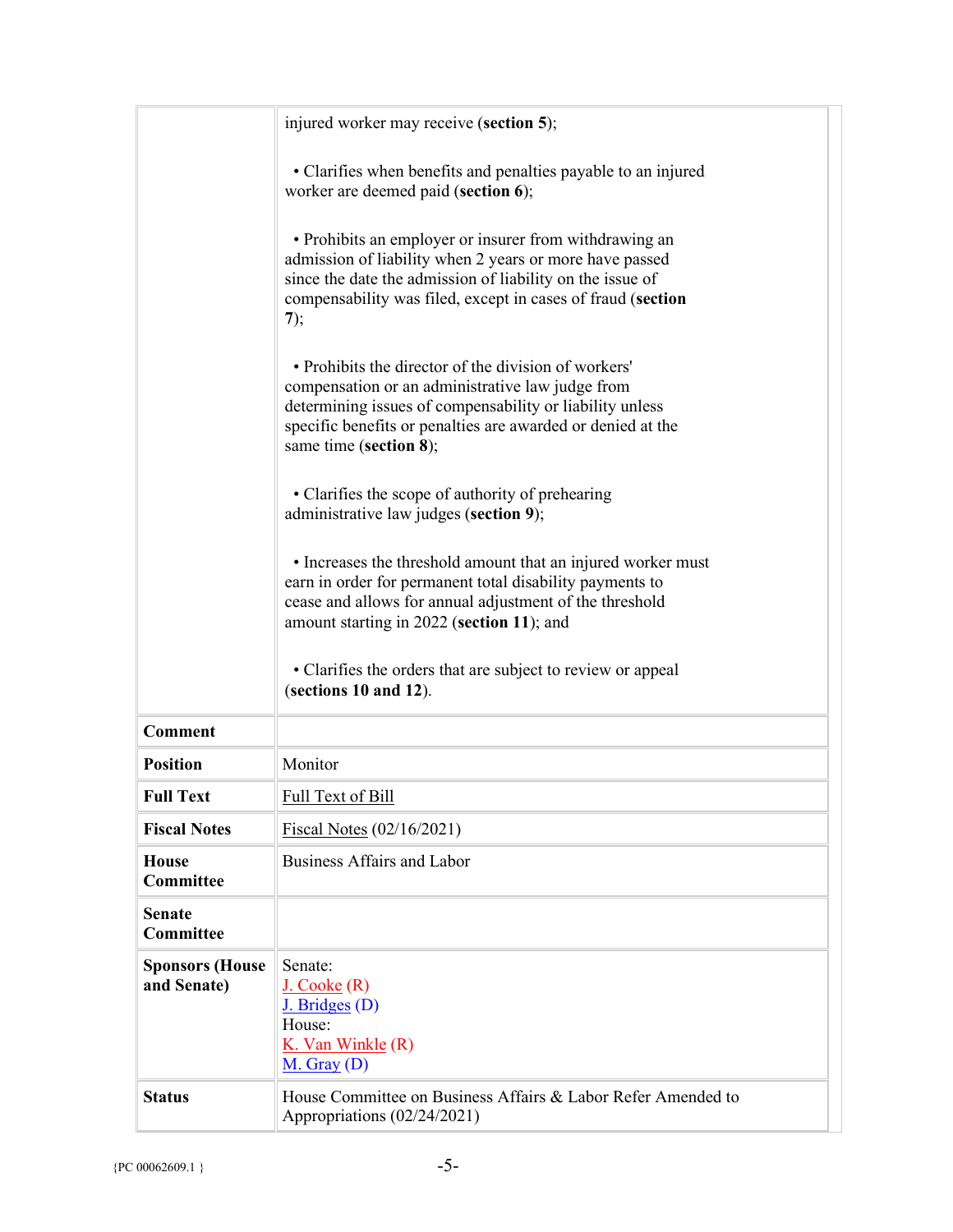| <b>Lobbyists</b>    | Lobbyists             |  |
|---------------------|-----------------------|--|
| <b>Votes</b>        | Votes all Legislators |  |
| <b>Hearing Date</b> |                       |  |

| <b>Bill: HB21-1052</b>                |                                                                                                                                                                                                                                       |  |
|---------------------------------------|---------------------------------------------------------------------------------------------------------------------------------------------------------------------------------------------------------------------------------------|--|
| <b>Title:</b>                         | Define Pumped Hydroelectricity as Renewable Energy                                                                                                                                                                                    |  |
| <b>Description</b>                    | Concerning the inclusion of pumped hydroelectric energy generation in the<br>definition of "eligible energy resources" for purposes of meeting Colorado's<br>renewable energy standard.                                               |  |
| <b>Summary</b>                        | The bill removes the existing restriction on pumped hydroelectric<br>facilities as a source of recycled energy, which is included in the<br>definition of an eligible energy resource under the renewable energy<br>standard statute. |  |
| <b>Comment</b>                        |                                                                                                                                                                                                                                       |  |
| <b>Position</b>                       | Monitor                                                                                                                                                                                                                               |  |
| <b>Full Text</b>                      | Full Text of Bill                                                                                                                                                                                                                     |  |
| <b>Fiscal Notes</b>                   | Fiscal Notes $(02/18/2021)$                                                                                                                                                                                                           |  |
| <b>House</b><br><b>Committee</b>      | <b>Energy and Environment</b>                                                                                                                                                                                                         |  |
| <b>Senate</b><br><b>Committee</b>     |                                                                                                                                                                                                                                       |  |
|                                       | Senate:                                                                                                                                                                                                                               |  |
| <b>Sponsors (House</b><br>and Senate) | House:<br>H. McKean (R)                                                                                                                                                                                                               |  |
| <b>Status</b>                         | House Committee on Energy & Environment Witness Testimony and/or<br>Committee Discussion Only (02/24/2021)                                                                                                                            |  |
| Lobbyists                             | Lobbyists                                                                                                                                                                                                                             |  |
| <b>Votes</b>                          | Votes all Legislators                                                                                                                                                                                                                 |  |
| <b>Hearing Date</b>                   | 03/10/2021                                                                                                                                                                                                                            |  |

| <b>Bill: HB21-1056</b> |                                                                                                                                                      |
|------------------------|------------------------------------------------------------------------------------------------------------------------------------------------------|
| <b>Title:</b>          | Cost Thresholds for Public Project Bidding Requirements                                                                                              |
| <b>Description</b>     | Concerning public projects supervised by the department of transportation that<br>are subject to the "Construction Bidding for Public Projects Act". |
| <b>Summary</b>         | Under current law, the requirements of the Construction Bidding<br>for Public Projects Act (act) generally apply to a public project if the          |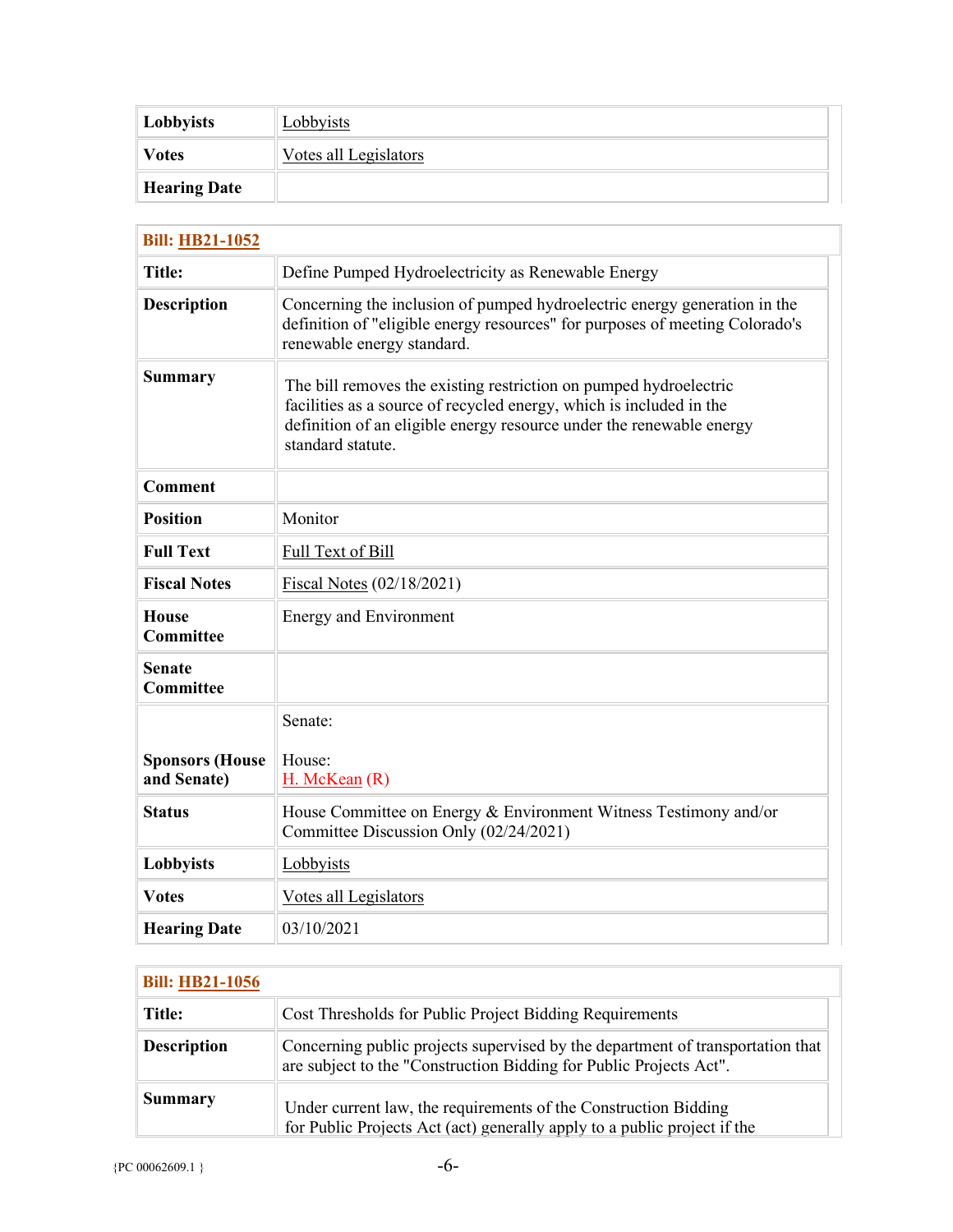|                                       | cost of the project is reasonably expected to exceed \$500,000 for any<br>fiscal year; except that a public project supervised by the department of<br>transportation (CDOT) is subject to the requirements of the act if the cost<br>of the project is reasonably expected to exceed \$150,000 for any fiscal<br>year.<br>The bill:<br>• Repeals the lower cost amount for CDOT projects, which<br>means that the requirements of the act, including the<br>requirement that CDOT prepare a bid estimate when it<br>proposes to undertake a project itself rather than awarding<br>the project to a contractor through competitive bidding,<br>will apply to a CDOT project only if the cost of the project<br>is reasonably expected to exceed \$500,000 for any fiscal<br>year; and<br>• Increases from \$50,000 to \$100,000 the maximum cost for<br>a CDOT project that is exempt from transportation<br>commission approval.<br>The bill also limits the existing requirement that CDOT pay all employees<br>performing work on any public project local prevailing wages in<br>accordance with specified federal acts to projects that cost more than<br>\$500,000. |  |
|---------------------------------------|----------------------------------------------------------------------------------------------------------------------------------------------------------------------------------------------------------------------------------------------------------------------------------------------------------------------------------------------------------------------------------------------------------------------------------------------------------------------------------------------------------------------------------------------------------------------------------------------------------------------------------------------------------------------------------------------------------------------------------------------------------------------------------------------------------------------------------------------------------------------------------------------------------------------------------------------------------------------------------------------------------------------------------------------------------------------------------------------------------------------------------------------------------------------------|--|
| <b>Comment</b>                        |                                                                                                                                                                                                                                                                                                                                                                                                                                                                                                                                                                                                                                                                                                                                                                                                                                                                                                                                                                                                                                                                                                                                                                            |  |
| <b>Position</b>                       | Monitor                                                                                                                                                                                                                                                                                                                                                                                                                                                                                                                                                                                                                                                                                                                                                                                                                                                                                                                                                                                                                                                                                                                                                                    |  |
| <b>Full Text</b>                      | Full Text of Bill                                                                                                                                                                                                                                                                                                                                                                                                                                                                                                                                                                                                                                                                                                                                                                                                                                                                                                                                                                                                                                                                                                                                                          |  |
| <b>Fiscal Notes</b>                   | Fiscal Notes $(02/18/2021)$                                                                                                                                                                                                                                                                                                                                                                                                                                                                                                                                                                                                                                                                                                                                                                                                                                                                                                                                                                                                                                                                                                                                                |  |
| <b>House</b><br>Committee             | <b>Transportation and Local Government</b>                                                                                                                                                                                                                                                                                                                                                                                                                                                                                                                                                                                                                                                                                                                                                                                                                                                                                                                                                                                                                                                                                                                                 |  |
| <b>Senate</b><br>Committee            |                                                                                                                                                                                                                                                                                                                                                                                                                                                                                                                                                                                                                                                                                                                                                                                                                                                                                                                                                                                                                                                                                                                                                                            |  |
| <b>Sponsors (House</b><br>and Senate) | Senate:<br>$C.$ Hansen $(D)$<br>House:<br>$R.$ Pelton $(R)$                                                                                                                                                                                                                                                                                                                                                                                                                                                                                                                                                                                                                                                                                                                                                                                                                                                                                                                                                                                                                                                                                                                |  |
| <b>Status</b>                         | Introduced In House - Assigned to Transportation $& Local Government +$<br>Business Affairs & Labor (02/16/2021)                                                                                                                                                                                                                                                                                                                                                                                                                                                                                                                                                                                                                                                                                                                                                                                                                                                                                                                                                                                                                                                           |  |
| Lobbyists                             | Lobbyists                                                                                                                                                                                                                                                                                                                                                                                                                                                                                                                                                                                                                                                                                                                                                                                                                                                                                                                                                                                                                                                                                                                                                                  |  |
| <b>Votes</b>                          | Votes all Legislators                                                                                                                                                                                                                                                                                                                                                                                                                                                                                                                                                                                                                                                                                                                                                                                                                                                                                                                                                                                                                                                                                                                                                      |  |
| <b>Hearing Date</b>                   | 03/16/2021                                                                                                                                                                                                                                                                                                                                                                                                                                                                                                                                                                                                                                                                                                                                                                                                                                                                                                                                                                                                                                                                                                                                                                 |  |

| <b>Bill: HB21-1061</b> |
|------------------------|
|                        |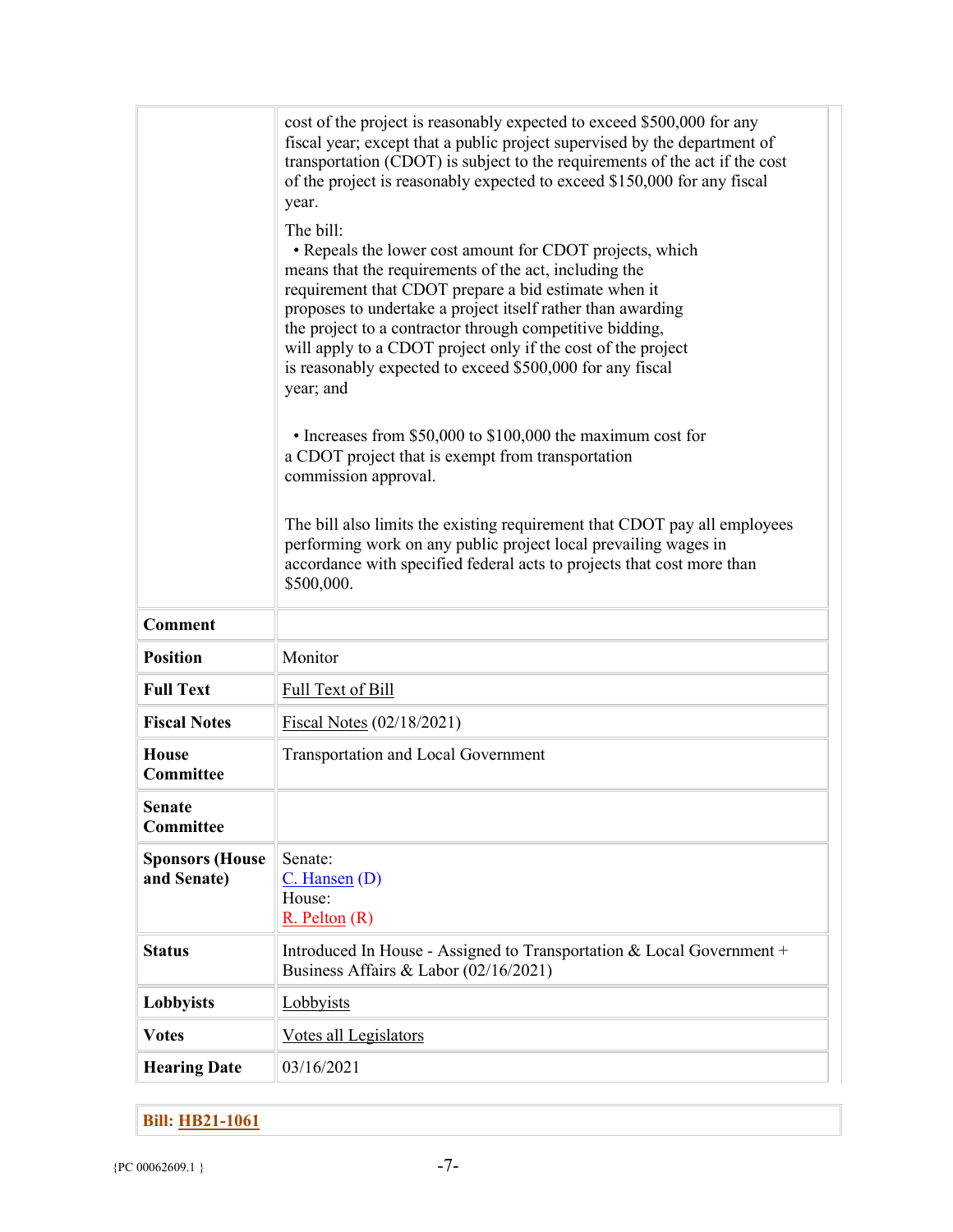| <b>Title:</b>                         | Residential Land Property Tax Classification                                                                                                                                                                                                                                                                                                                                                                                                                                                                                                                                                                                                                                    |
|---------------------------------------|---------------------------------------------------------------------------------------------------------------------------------------------------------------------------------------------------------------------------------------------------------------------------------------------------------------------------------------------------------------------------------------------------------------------------------------------------------------------------------------------------------------------------------------------------------------------------------------------------------------------------------------------------------------------------------|
| <b>Description</b>                    | Concerning the definition of residential land for the purpose of property tax<br>classification.                                                                                                                                                                                                                                                                                                                                                                                                                                                                                                                                                                                |
| <b>Summary</b>                        | The bill modifies the definition of the term residential land for<br>the purpose of property tax classification. Currently, a parcel of land<br>without a residential improvement is classified as residential land if it is<br>contiguous with a parcel of land under common ownership upon which<br>a residential improvement is located and if it is used as a unit in<br>conjunction with the residential improvements located thereon.<br>The bill modifies classification for this type of parcel by:                                                                                                                                                                     |
|                                       | • Requiring the parcel to have the identical owner as the<br>adjacent parcel based on the record title;<br>• Requiring the parcel to have a related improvement that is<br>essential to the use of a residential improvement located on<br>the identically owned contiguous residential land; and<br>• Specifying that contiguity in this instance is not interrupted<br>by an intervening local service street, alley, or common<br>element in a common-interest community.<br>The bill also removes from the definition parcels of land in a<br>residential subdivision, the exclusive use of which land is established by<br>the ownership of such residential improvements. |
| <b>Comment</b>                        |                                                                                                                                                                                                                                                                                                                                                                                                                                                                                                                                                                                                                                                                                 |
| <b>Position</b>                       | Monitor                                                                                                                                                                                                                                                                                                                                                                                                                                                                                                                                                                                                                                                                         |
| <b>Full Text</b>                      | Full Text of Bill                                                                                                                                                                                                                                                                                                                                                                                                                                                                                                                                                                                                                                                               |
| <b>Fiscal Notes</b>                   | Fiscal Notes $(02/16/2021)$                                                                                                                                                                                                                                                                                                                                                                                                                                                                                                                                                                                                                                                     |
| <b>House</b><br><b>Committee</b>      | <b>Transportation and Local Government</b>                                                                                                                                                                                                                                                                                                                                                                                                                                                                                                                                                                                                                                      |
| <b>Senate</b><br>Committee            |                                                                                                                                                                                                                                                                                                                                                                                                                                                                                                                                                                                                                                                                                 |
| <b>Sponsors (House</b><br>and Senate) | Senate:<br>C. Hansen (D)<br>House:<br>$M.$ Gray (D)                                                                                                                                                                                                                                                                                                                                                                                                                                                                                                                                                                                                                             |
| <b>Status</b>                         | House Third Reading Passed - No Amendments (03/05/2021)                                                                                                                                                                                                                                                                                                                                                                                                                                                                                                                                                                                                                         |
| Lobbyists                             | Lobbyists                                                                                                                                                                                                                                                                                                                                                                                                                                                                                                                                                                                                                                                                       |
| <b>Votes</b>                          | Votes all Legislators                                                                                                                                                                                                                                                                                                                                                                                                                                                                                                                                                                                                                                                           |
| <b>Hearing Date</b>                   |                                                                                                                                                                                                                                                                                                                                                                                                                                                                                                                                                                                                                                                                                 |

| Bill: HB21-1071 |                                               |
|-----------------|-----------------------------------------------|
| Title:          | Ranked Choice Voting In Nonpartisan Elections |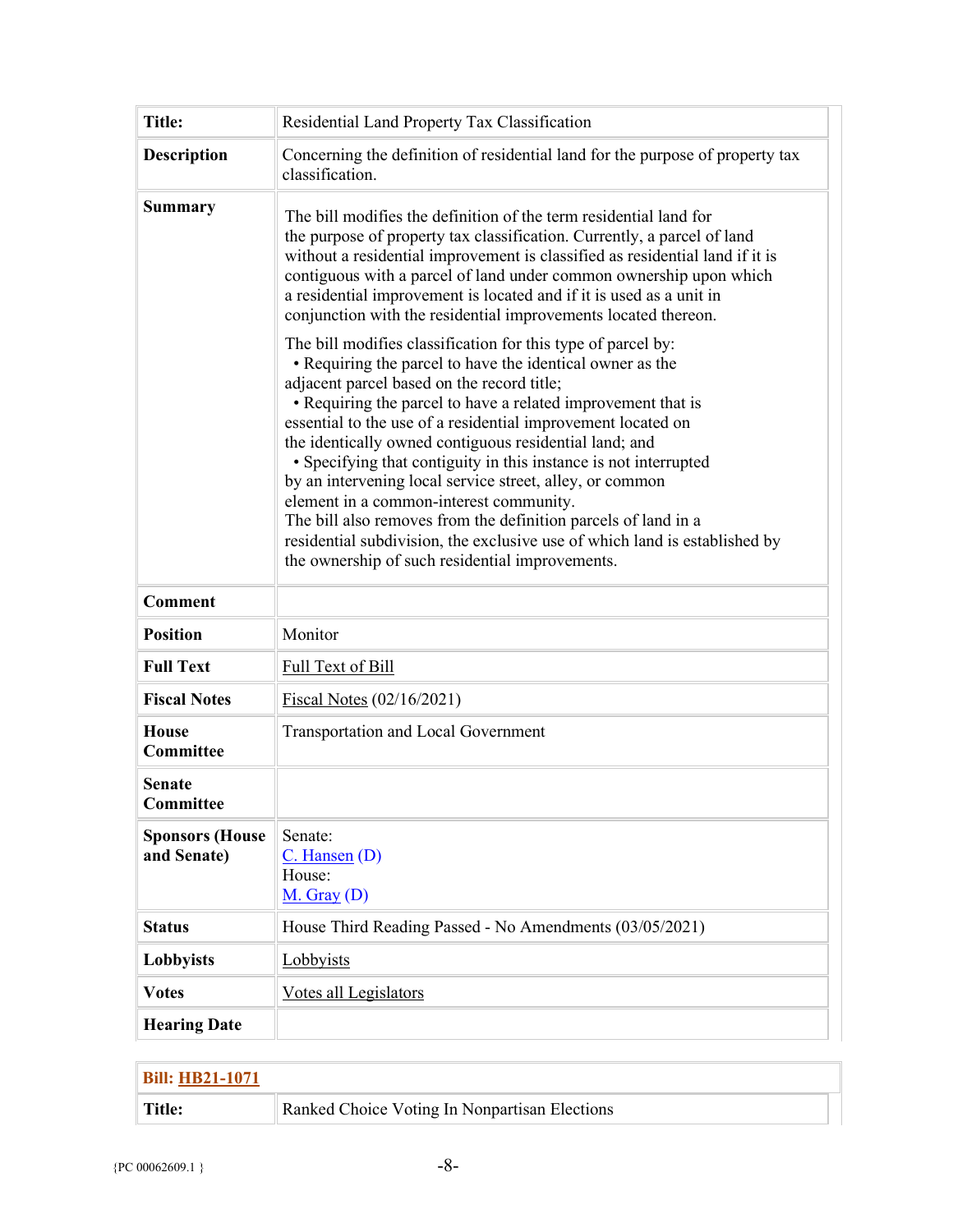| <b>Description</b>  | Concerning the use of ranked choice voting in nonpartisan elections.                                                                                                                                                                                                                                                                                                                                                                                                                                                                                                                                                                                                                                                                                                                                                                                                                                    |
|---------------------|---------------------------------------------------------------------------------------------------------------------------------------------------------------------------------------------------------------------------------------------------------------------------------------------------------------------------------------------------------------------------------------------------------------------------------------------------------------------------------------------------------------------------------------------------------------------------------------------------------------------------------------------------------------------------------------------------------------------------------------------------------------------------------------------------------------------------------------------------------------------------------------------------------|
| <b>Summary</b>      | Beginning in 2023, the bill allows a municipality to refer a<br>municipal election using instant runoff voting to be conducted as part of<br>a coordinated election. The secretary of state is required to promulgate<br>rules establishing the minimum system requirements and specifications<br>for a voting system to be used in an election using instant runoff voting<br>by March 31, 2022. After March 31, 2022, a system that has been tested<br>and satisfies the standards promulgated by the secretary of state may be<br>submitted for certification for use in an election using instant runoff<br>voting. If the secretary of state certifies a system, the secretary is required<br>to negotiate and purchase, if possible, a single annual statewide license<br>with the provider to allow each county that uses the voting system to<br>conduct elections using instant runoff voting. |
|                     | On and after January 1, 2023, a statutory city or town or home rule<br>municipality that has taken formal action to conduct an election using<br>instant runoff voting may refer the election to be conducted as part of a<br>coordinated election by providing written notice to the county clerk and<br>recorder. If the county uses a voting system that is certified for use in an<br>election using instant runoff voting, the county clerk and recorder must<br>conduct the election as part of the coordinated election. The municipality<br>referring the election is responsible for any reasonable additional costs the<br>county incurs as a result of conducting an instant runoff voting election.                                                                                                                                                                                         |
|                     | If the referring municipality is located in more than one county, the<br>counties are required to conduct the election using instant runoff voting<br>only if each county receives timely notice, each county uses a voting<br>system certified for such use, and the data from all the counties' voting<br>systems can be tabulated together in accordance with rules promulgated                                                                                                                                                                                                                                                                                                                                                                                                                                                                                                                      |
|                     | by the secretary of state for conducting instant runoff elections across<br>multiple counties. The counties and the municipality are required to enter<br>into an agreement for the conduct of the election, which must specify the<br>procedures for the county canvass boards to canvass the election.                                                                                                                                                                                                                                                                                                                                                                                                                                                                                                                                                                                                |
|                     | For any instant runoff voting election conducted as part of a<br>coordinated election, the secretary of state is the designated election<br>official responsible for tabulating and reporting the results. The secretary<br>of state is required, by December 31, 2022, to promulgate rules related to<br>instant runoff voting elections including the procedures for conducting<br>logic and accuracy tests and risk limiting audits, and for the tabulation,<br>reporting, and canvassing of results.                                                                                                                                                                                                                                                                                                                                                                                                |
| <b>Comment</b>      |                                                                                                                                                                                                                                                                                                                                                                                                                                                                                                                                                                                                                                                                                                                                                                                                                                                                                                         |
| <b>Position</b>     | Monitor                                                                                                                                                                                                                                                                                                                                                                                                                                                                                                                                                                                                                                                                                                                                                                                                                                                                                                 |
| <b>Full Text</b>    | Full Text of Bill                                                                                                                                                                                                                                                                                                                                                                                                                                                                                                                                                                                                                                                                                                                                                                                                                                                                                       |
| <b>Fiscal Notes</b> | Fiscal Notes $(03/08/2021)$                                                                                                                                                                                                                                                                                                                                                                                                                                                                                                                                                                                                                                                                                                                                                                                                                                                                             |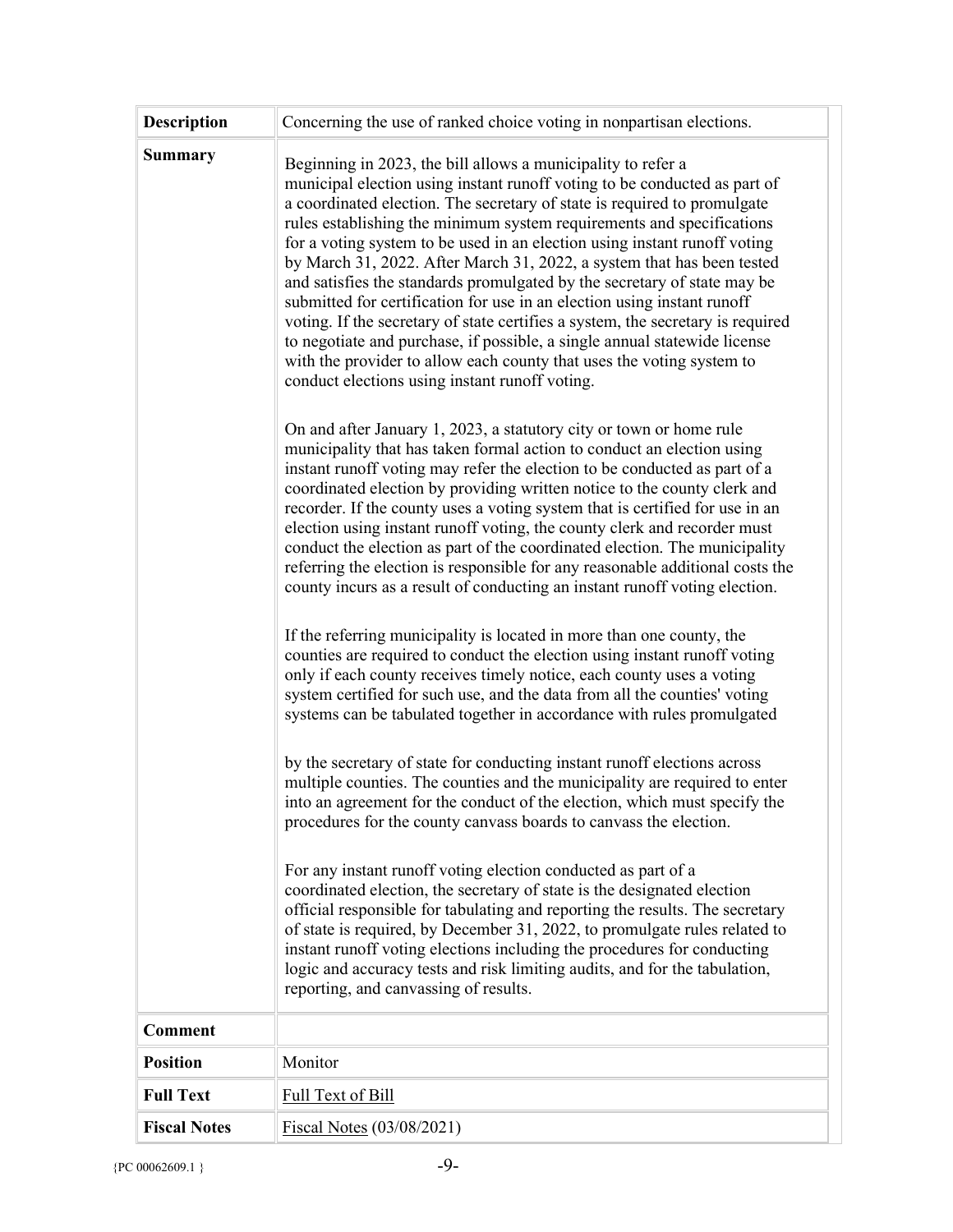| House<br><b>Committee</b>             | State, Civic, Military and Veterans Affairs                                                            |
|---------------------------------------|--------------------------------------------------------------------------------------------------------|
| <b>Senate</b><br>Committee            |                                                                                                        |
| <b>Sponsors (House</b><br>and Senate) | Senate:<br>$F.$ Winter $(D)$<br>$S.$ Fenberg $(D)$<br>House:<br>$J.$ Arndt $(D)$<br>$C.$ Kennedy $(D)$ |
| <b>Status</b>                         | House Committee on State, Civic, Military, & Veterans Affairs Refer<br>Amended to Finance (02/22/2021) |
| Lobbyists                             | Lobbyists                                                                                              |
| <b>Votes</b>                          | Votes all Legislators                                                                                  |
| <b>Hearing Date</b>                   | 03/11/2021                                                                                             |

| <b>Bill: HB21-1077</b> |                                                                                                                                                                                                                                                                                                                                                                                                                                                                                                                                                                                                                                                                                                                                                                                                                                                                                                                                                                                                                                          |
|------------------------|------------------------------------------------------------------------------------------------------------------------------------------------------------------------------------------------------------------------------------------------------------------------------------------------------------------------------------------------------------------------------------------------------------------------------------------------------------------------------------------------------------------------------------------------------------------------------------------------------------------------------------------------------------------------------------------------------------------------------------------------------------------------------------------------------------------------------------------------------------------------------------------------------------------------------------------------------------------------------------------------------------------------------------------|
| <b>Title:</b>          | Legislative Oversight Committee Concerning Tax Policy                                                                                                                                                                                                                                                                                                                                                                                                                                                                                                                                                                                                                                                                                                                                                                                                                                                                                                                                                                                    |
| <b>Description</b>     | Concerning the creation of the legislative oversight committee concerning tax<br>policy.                                                                                                                                                                                                                                                                                                                                                                                                                                                                                                                                                                                                                                                                                                                                                                                                                                                                                                                                                 |
| <b>Summary</b>         | The bill creates the legislative oversight committee concerning tax<br>policy (committee) and the associated task force (task force).<br>The committee is required to review the policy considerations<br>contained in the tax expenditure evaluations prepared by the state auditor<br>and is responsible for the oversight of the task force. The committee may<br>recommend legislative changes that are treated as bills recommended by<br>an interim legislative committee.<br>The task force is required to study tax policy and develop and<br>propose for committee consideration any modifications to the current<br>system of state and local taxation.<br>The task force is also authorized, upon request by a committee<br>member, to provide evidence-based feedback on the potential benefits or<br>consequences of a legislative or other policy proposal not directly<br>affiliated with or generated by the task force, including any bill or<br>resolution introduced by the general assembly that affects tax policy. |
| <b>Comment</b>         |                                                                                                                                                                                                                                                                                                                                                                                                                                                                                                                                                                                                                                                                                                                                                                                                                                                                                                                                                                                                                                          |
| <b>Position</b>        | Monitor                                                                                                                                                                                                                                                                                                                                                                                                                                                                                                                                                                                                                                                                                                                                                                                                                                                                                                                                                                                                                                  |
| <b>Full Text</b>       | Full Text of Bill                                                                                                                                                                                                                                                                                                                                                                                                                                                                                                                                                                                                                                                                                                                                                                                                                                                                                                                                                                                                                        |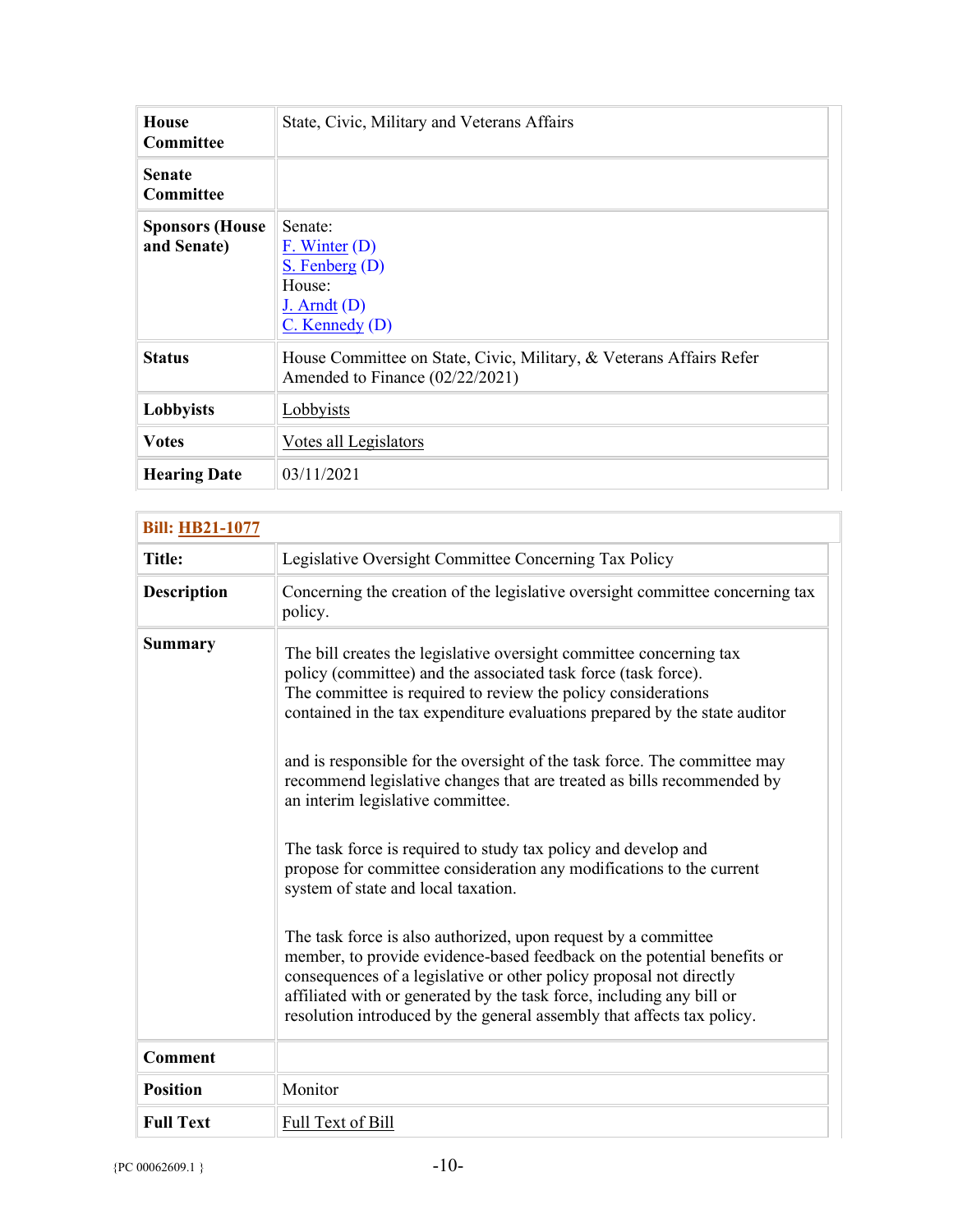| <b>Fiscal Notes</b>                   | Fiscal Notes $(02/24/2021)$                            |
|---------------------------------------|--------------------------------------------------------|
| <b>House</b><br>Committee             | Finance                                                |
| <b>Senate</b><br><b>Committee</b>     |                                                        |
| <b>Sponsors (House</b><br>and Senate) | Senate:<br>House:<br>A. Benavidez (D)                  |
| <b>Status</b>                         | Introduced In House - Assigned to Finance (02/16/2021) |
| Lobbyists                             | Lobbyists                                              |
| <b>Votes</b>                          | Votes all Legislators                                  |
| <b>Hearing Date</b>                   | 03/08/2021                                             |

|                    | <b>Bill: HB21-1095</b>                                                                                                                                                                                                                                                                                                                                                                                                                                                                                                                                                                                                                                                                                                                                                                                                                                                                                                                                                                                                                                                                                                                       |  |
|--------------------|----------------------------------------------------------------------------------------------------------------------------------------------------------------------------------------------------------------------------------------------------------------------------------------------------------------------------------------------------------------------------------------------------------------------------------------------------------------------------------------------------------------------------------------------------------------------------------------------------------------------------------------------------------------------------------------------------------------------------------------------------------------------------------------------------------------------------------------------------------------------------------------------------------------------------------------------------------------------------------------------------------------------------------------------------------------------------------------------------------------------------------------------|--|
| <b>Title:</b>      | 811 Locate Exemption For County Road Maintenance                                                                                                                                                                                                                                                                                                                                                                                                                                                                                                                                                                                                                                                                                                                                                                                                                                                                                                                                                                                                                                                                                             |  |
| <b>Description</b> | Concerning excavation notification requirements for underground facility<br>location in connection with county road maintenance, and, in connection<br>therewith, specifying that excavation does not include routine or emergency<br>maintenance of right-of-way on county-owned gravel or dirt roads that does<br>not lower the existing grade or elevation of the road, shoulder, and ditches and<br>that does not disturb more than six inches in depth during maintenance<br>operations.                                                                                                                                                                                                                                                                                                                                                                                                                                                                                                                                                                                                                                                |  |
| <b>Summary</b>     | Current law requires an individual or entity to notify the statewide<br>notification association of all owners and operators of underground<br>facilities of its intent to engage in excavation so that any underground<br>facilities that the excavation might affect, such as water and sewer pipes,<br>gas lines, and electric or cable lines, can be located and marked before<br>excavation begins. Underground facilities are often located beneath county<br>gravel and dirt roads, normally at a depth of at least 18 inches below the<br>road surface. Counties maintain the profile and surface condition of such<br>county roads and county road rights-of-way by engaging in routine and<br>emergency maintenance activities that do not disturb more than 6 inches in<br>depth. These maintenance activities currently trigger the excavation<br>notification requirement, and the related requirement that the location of<br>underground facilities be marked, even though they occur above the levels<br>where underground facilities are located.<br>To prevent such activities from triggering the excavation notification |  |
|                    | requirement, the bill specifies that excavation does not include routine or<br>emergency maintenance of right-of-way on county-owned gravel or dirt                                                                                                                                                                                                                                                                                                                                                                                                                                                                                                                                                                                                                                                                                                                                                                                                                                                                                                                                                                                          |  |
|                    | roads performed by county employees that:<br>· Does not lower the existing grade or elevation of the road,<br>shoulder, and ditches; and                                                                                                                                                                                                                                                                                                                                                                                                                                                                                                                                                                                                                                                                                                                                                                                                                                                                                                                                                                                                     |  |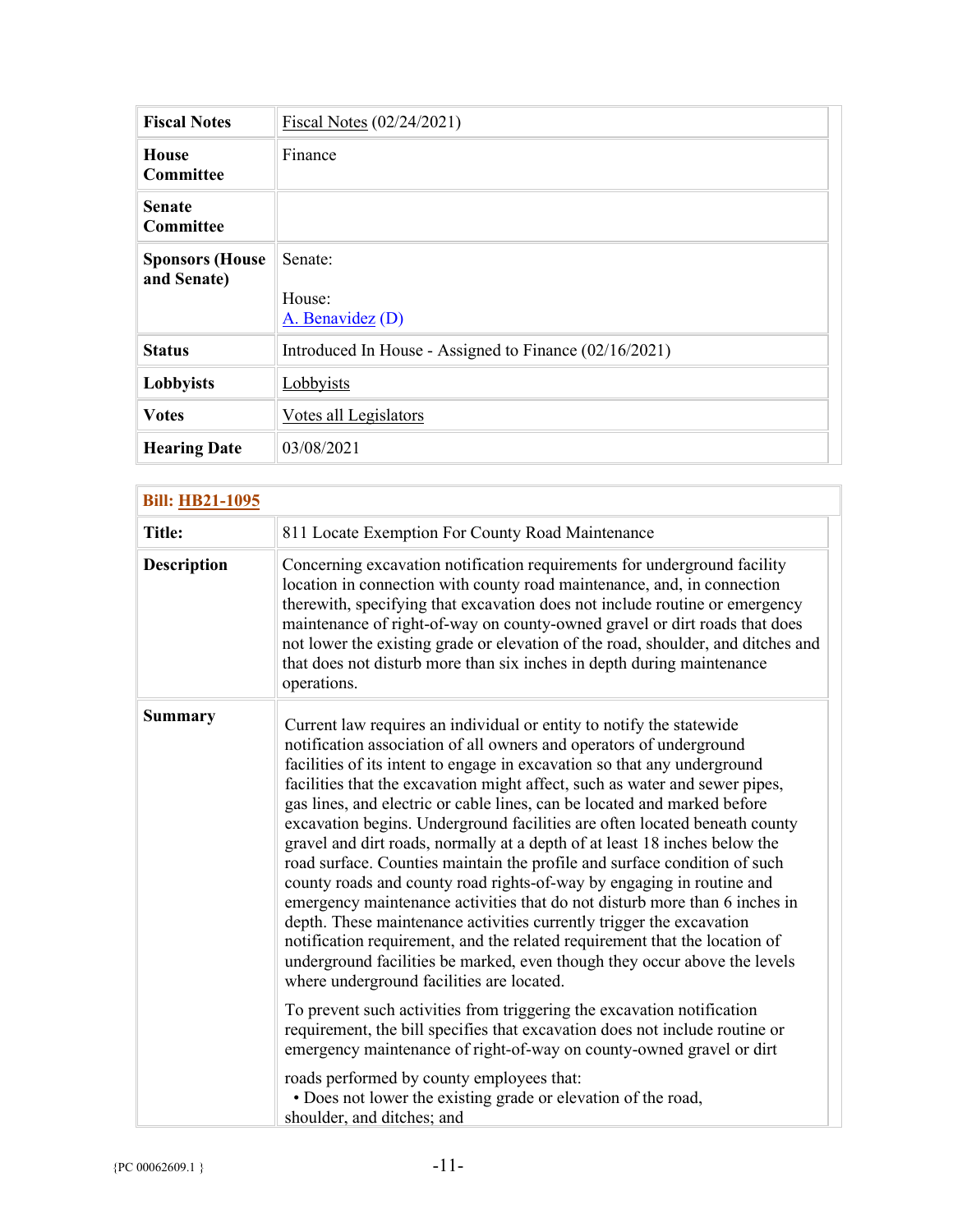|                                       | • Does not disturb more than 6 inches in depth during<br>maintenance operations.                  |
|---------------------------------------|---------------------------------------------------------------------------------------------------|
| <b>Comment</b>                        |                                                                                                   |
| <b>Position</b>                       | Monitor                                                                                           |
| <b>Full Text</b>                      | Full Text of Bill                                                                                 |
| <b>Fiscal Notes</b>                   | Fiscal Notes (03/05/2021)                                                                         |
| <b>House</b><br><b>Committee</b>      | <b>Transportation and Local Government</b>                                                        |
| Senate<br>Committee                   |                                                                                                   |
| <b>Sponsors (House</b><br>and Senate) | Senate:<br>$J.$ Ginal $(D)$<br>R. Woodward (R)<br>House:<br>$M.$ Baisley $(R)$<br>$C.$ Kipp $(D)$ |
| <b>Status</b>                         | Introduced In House - Assigned to Transportation & Local<br>Government (02/16/2021)               |
| Lobbyists                             | Lobbyists                                                                                         |
| <b>Votes</b>                          | Votes all Legislators                                                                             |
| <b>Hearing Date</b>                   | 03/10/2021                                                                                        |

| <b>Bill: HB21-1100</b> |                                                                                                                                                                                            |
|------------------------|--------------------------------------------------------------------------------------------------------------------------------------------------------------------------------------------|
| <b>Title:</b>          | Electronic Filing Of Documents With Governmental Entities                                                                                                                                  |
| <b>Description</b>     | Concerning the ability to file documents electronically with governmental<br>entities.                                                                                                     |
| <b>Summary</b>         | The bill requires a governmental entity to establish an electronic<br>filing option by January 1, 2022, for each document required or allowed<br>to be filed with the governmental entity. |
|                        | A governmental entity includes each principal department of the state and<br>each county, and any agency, department, board, or division thereof.                                          |
|                        | The electronic filing option may include accepting a scanned copy of the<br>original document by email or through a secure file transfer system.                                           |
|                        | The electronic filing option must comply with existing requirements for a<br>governmental entity to have reasonable security practices in place if the                                     |
|                        | governmental entity receives or maintains personal identifying<br>information.                                                                                                             |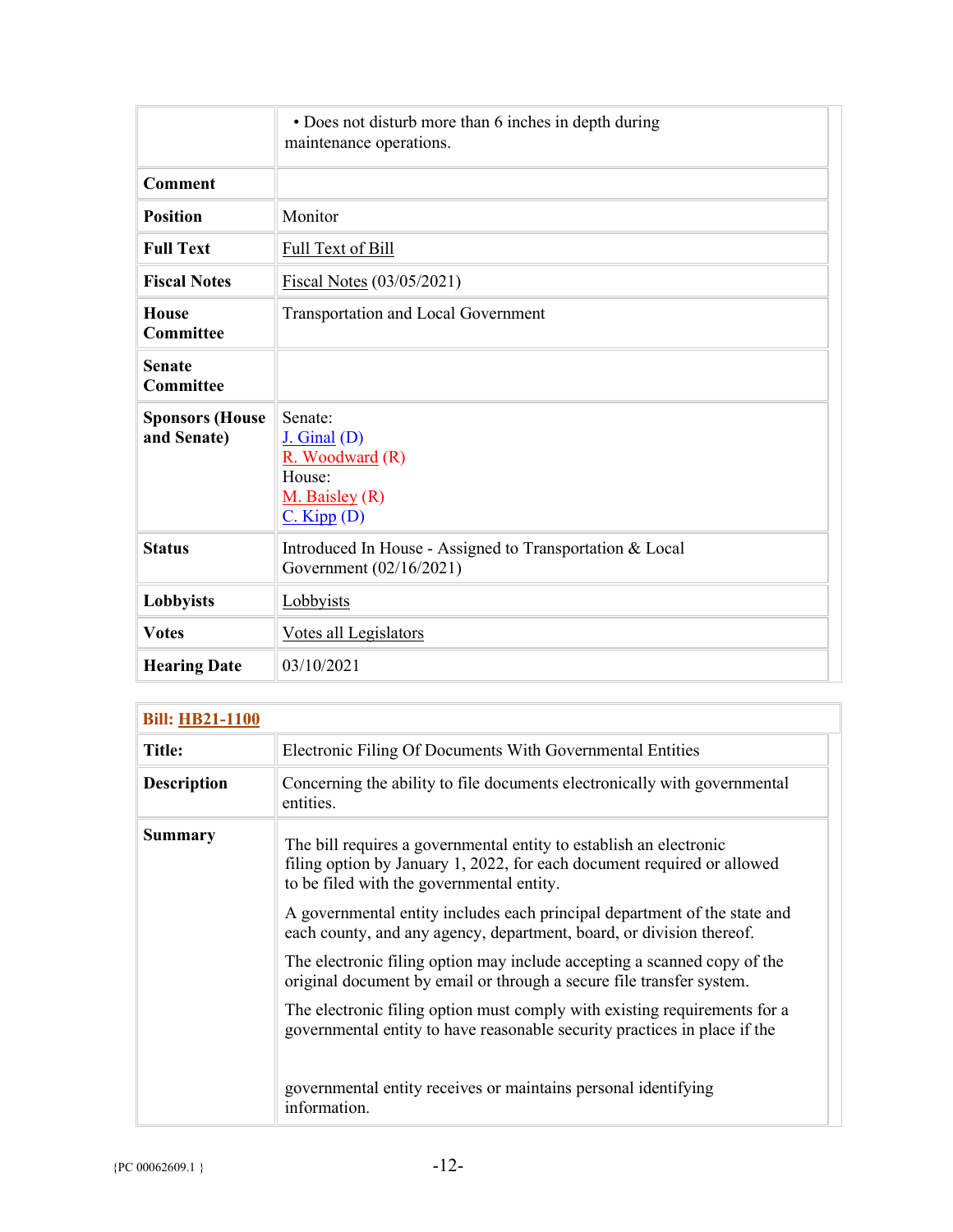|                                       | The governmental entity is not authorized to require a filing to be made<br>only by electronic filing if the department does not have authority under<br>other law to require electronic filing. |
|---------------------------------------|--------------------------------------------------------------------------------------------------------------------------------------------------------------------------------------------------|
| <b>Comment</b>                        |                                                                                                                                                                                                  |
| <b>Position</b>                       | Monitor                                                                                                                                                                                          |
| <b>Full Text</b>                      | Full Text of Bill                                                                                                                                                                                |
| <b>Fiscal Notes</b>                   |                                                                                                                                                                                                  |
| <b>House</b><br>Committee             | Finance                                                                                                                                                                                          |
| Senate<br>Committee                   |                                                                                                                                                                                                  |
| <b>Sponsors (House</b><br>and Senate) | Senate:<br>$J.$ Bridges $(D)$<br>House:<br>$M.$ Soper $(R)$                                                                                                                                      |
| <b>Status</b>                         | Introduced In House - Assigned to Finance (02/16/2021)                                                                                                                                           |
| Lobbyists                             | Lobbyists                                                                                                                                                                                        |
| <b>Votes</b>                          | Votes all Legislators                                                                                                                                                                            |
| <b>Hearing Date</b>                   | 03/18/2021                                                                                                                                                                                       |

| <b>Bill: HB21-1105</b> |                                                                                                                                                                                                                                                                                                                                                                         |
|------------------------|-------------------------------------------------------------------------------------------------------------------------------------------------------------------------------------------------------------------------------------------------------------------------------------------------------------------------------------------------------------------------|
| <b>Title:</b>          | Low-income Utility Payment Assistance Contributions                                                                                                                                                                                                                                                                                                                     |
| <b>Description</b>     | Concerning utility customers' financial contributions for low-income utility<br>assistance.                                                                                                                                                                                                                                                                             |
| <b>Summary</b>         | <b>Section 1</b> of the bill removes the low-income energy assistance                                                                                                                                                                                                                                                                                                   |
|                        | program administered by Energy Outreach Colorado (EOC) from the<br>grant program reserve funded by tier 2 severance tax operational fund<br>money.                                                                                                                                                                                                                      |
|                        | Section 2 clarifies that the definition of a low-income utility<br>customer, with regard to the public utilities commission's (PUC)<br>consideration of a preference or advantage that a gas or electric utility<br>grants a low-income utility customer, means a utility customer who meets<br>the Colorado department of human services' income eligibility criteria. |
|                        | <b>Sections 3 and 4 make modifications to the legislative commission</b><br>on low-income energy assistance, wherein section 3 expands the                                                                                                                                                                                                                              |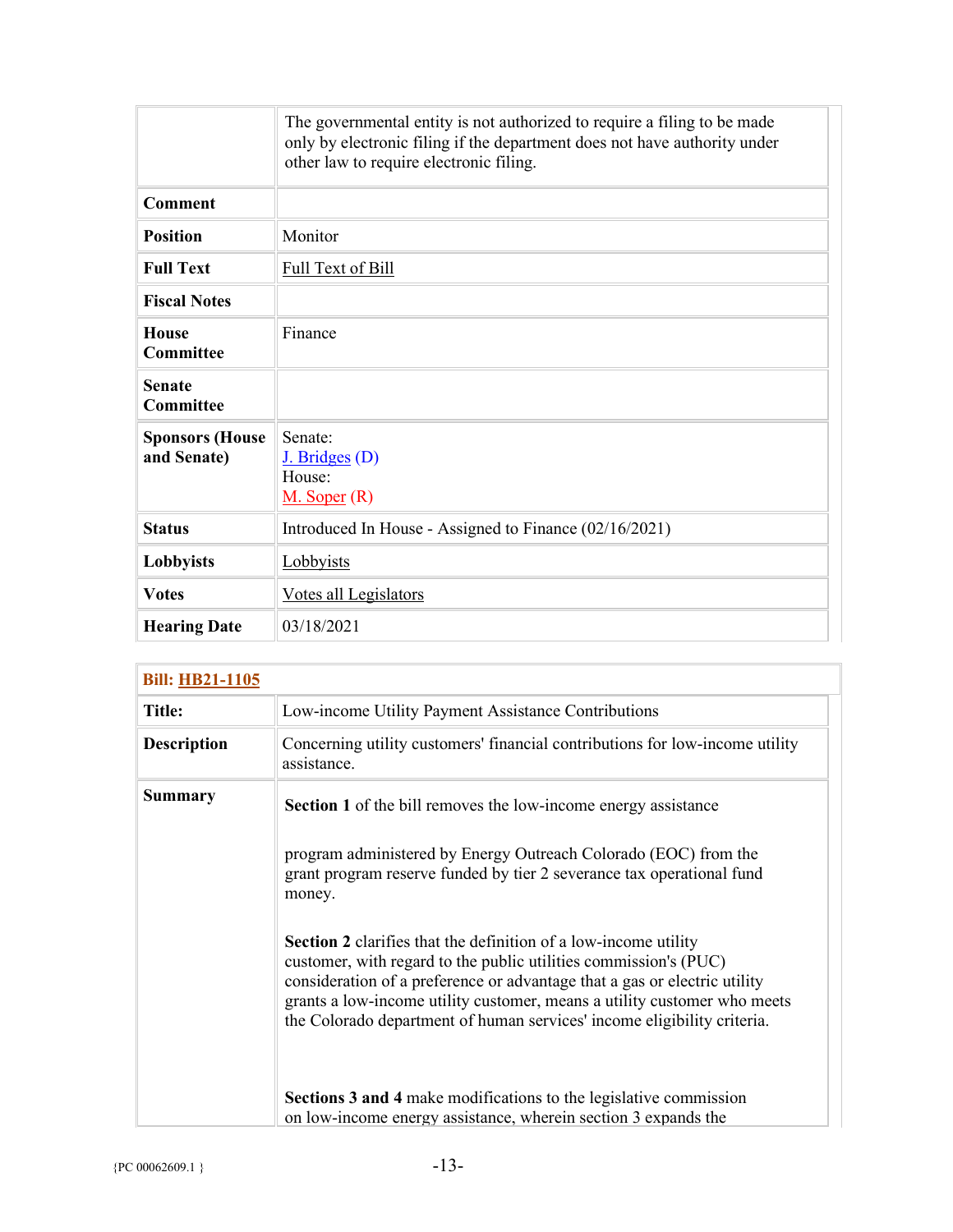|                           | commission's scope to include water utility assistance and section 4<br>reduces the composition of the commission from 11 members to 7<br>members. Section 4 also requires the commission to:<br>• Advise the Colorado energy office (office) on grants<br>awarded from the federal department of energy regarding<br>the office's weatherization assistance program;<br>• Advise water utilities that provide their customers with<br>utility assistance and efficiency programs; and<br>• Review EOC's annual budget that it submits to the PUC<br>regarding the use of funding for utility bill payment<br>assistance.                                                                                                               |
|---------------------------|-----------------------------------------------------------------------------------------------------------------------------------------------------------------------------------------------------------------------------------------------------------------------------------------------------------------------------------------------------------------------------------------------------------------------------------------------------------------------------------------------------------------------------------------------------------------------------------------------------------------------------------------------------------------------------------------------------------------------------------------|
|                           | Sections 5, 6, and 8 to 10 concern the creation of an energy<br>assistance system benefit charge, which is a mandatory monthly charge<br>that investor-owned electric and gas utilities are required to collect from<br>their customers. The initial amount of the charge per customer is \$1 for<br>electric service provided and \$1 for natural gas service provided, but the<br>PUC may adopt rules to modify the amount of the charge, so long as the<br>charge is at least \$1 per service provided. Investor-owned utilities are<br>required to remit the charges collected to EOC to help finance the direct<br>utility bill payment assistance and energy retrofit programs that EOC<br>administers for low-income households. |
|                           | Sections 7 and 11 concern voluntary, opt-in charges that a water<br>utility may offer its customers to help finance the water utility bill<br>payment assistance program that EOC administers. Alternatively, a water<br>utility may implement its own water utility bill payment assistance<br>program.                                                                                                                                                                                                                                                                                                                                                                                                                                |
|                           | Section 12 requires EOC and the office, when installing energy<br>retrofits for low-income households, to prioritize customer savings,<br>emission reductions, and improving indoor air quality.                                                                                                                                                                                                                                                                                                                                                                                                                                                                                                                                        |
|                           | Section 13 governs reporting requirements for EOC regarding the<br>mandatory monthly energy assistance system benefit charge and<br>voluntary, opt-in monthly water utility bill payment assistance collections.                                                                                                                                                                                                                                                                                                                                                                                                                                                                                                                        |
|                           | Sections 14 to 17 make conforming amendments.                                                                                                                                                                                                                                                                                                                                                                                                                                                                                                                                                                                                                                                                                           |
| <b>Comment</b>            |                                                                                                                                                                                                                                                                                                                                                                                                                                                                                                                                                                                                                                                                                                                                         |
| <b>Position</b>           | Monitor                                                                                                                                                                                                                                                                                                                                                                                                                                                                                                                                                                                                                                                                                                                                 |
| <b>Full Text</b>          | Full Text of Bill                                                                                                                                                                                                                                                                                                                                                                                                                                                                                                                                                                                                                                                                                                                       |
| <b>Fiscal Notes</b>       | Fiscal Notes (03/02/2021)                                                                                                                                                                                                                                                                                                                                                                                                                                                                                                                                                                                                                                                                                                               |
| <b>House</b><br>Committee | Finance                                                                                                                                                                                                                                                                                                                                                                                                                                                                                                                                                                                                                                                                                                                                 |
| <b>Senate</b>             |                                                                                                                                                                                                                                                                                                                                                                                                                                                                                                                                                                                                                                                                                                                                         |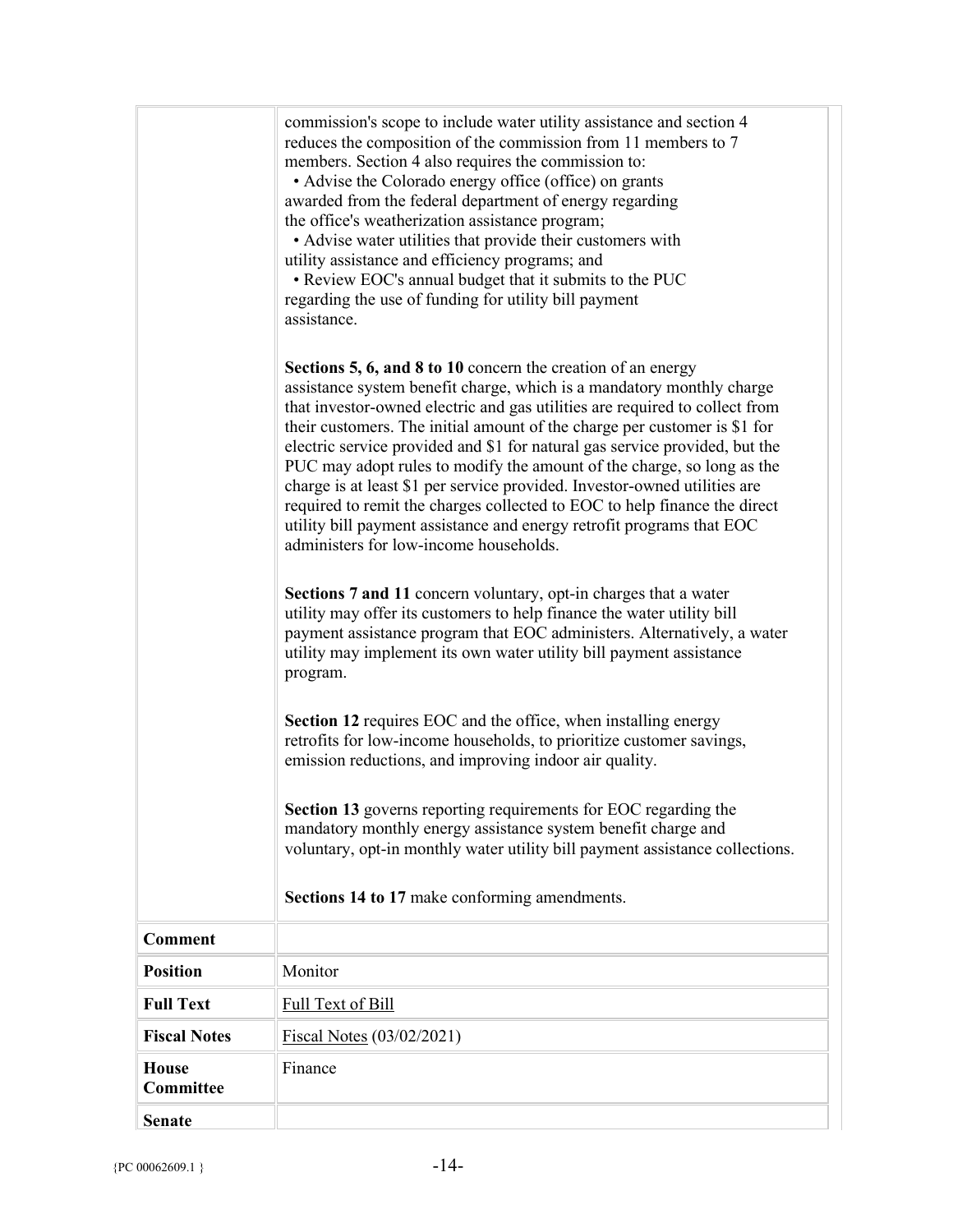| <b>Committee</b>                      |                                                              |
|---------------------------------------|--------------------------------------------------------------|
| <b>Sponsors (House</b><br>and Senate) | Senate:<br>$C.$ Hansen $(D)$<br>House:<br>$C.$ Kennedy $(D)$ |
| <b>Status</b>                         | Introduced In House - Assigned to Finance (02/16/2021)       |
| Lobbyists                             | Lobbyists                                                    |
| <b>Votes</b>                          | Votes all Legislators                                        |
| <b>Hearing Date</b>                   | 03/08/2021                                                   |

| <b>Bill: HB21-1111</b>                |                                                                                                                                                                                                                                                                                                                                                                                                                                                                                                                                                                                                                                                                                                                           |  |
|---------------------------------------|---------------------------------------------------------------------------------------------------------------------------------------------------------------------------------------------------------------------------------------------------------------------------------------------------------------------------------------------------------------------------------------------------------------------------------------------------------------------------------------------------------------------------------------------------------------------------------------------------------------------------------------------------------------------------------------------------------------------------|--|
| <b>Title:</b>                         | <b>Consent Collection Personal Information</b>                                                                                                                                                                                                                                                                                                                                                                                                                                                                                                                                                                                                                                                                            |  |
| <b>Description</b>                    | Concerning the possession of certain personal information by governmental<br>entities.                                                                                                                                                                                                                                                                                                                                                                                                                                                                                                                                                                                                                                    |  |
| <b>Summary</b>                        | The bill requires a governmental entity that maintains, owns, or<br>licenses computerized data that includes certain personal information<br>about any Colorado residents, or a governmental entity that uses a<br>third-party service provider to maintain computerized data that includes<br>certain personal information, to give notice to those Colorado residents<br>every 90 days.<br>The notice must give Colorado residents the option to either assent<br>to the governmental entity possessing the Colorado resident's personal<br>information or request that the governmental entity dispose of any paper<br>or electronic documents containing the Colorado resident's personal<br>identifying information. |  |
| <b>Comment</b>                        |                                                                                                                                                                                                                                                                                                                                                                                                                                                                                                                                                                                                                                                                                                                           |  |
| <b>Position</b>                       | Monitor                                                                                                                                                                                                                                                                                                                                                                                                                                                                                                                                                                                                                                                                                                                   |  |
| <b>Full Text</b>                      | Full Text of Bill                                                                                                                                                                                                                                                                                                                                                                                                                                                                                                                                                                                                                                                                                                         |  |
| <b>Fiscal Notes</b>                   |                                                                                                                                                                                                                                                                                                                                                                                                                                                                                                                                                                                                                                                                                                                           |  |
| <b>House</b><br><b>Committee</b>      | State, Civic, Military and Veterans Affairs                                                                                                                                                                                                                                                                                                                                                                                                                                                                                                                                                                                                                                                                               |  |
| <b>Senate</b><br><b>Committee</b>     |                                                                                                                                                                                                                                                                                                                                                                                                                                                                                                                                                                                                                                                                                                                           |  |
| <b>Sponsors (House</b><br>and Senate) | Senate:<br>House:<br>H. McKean (R)                                                                                                                                                                                                                                                                                                                                                                                                                                                                                                                                                                                                                                                                                        |  |
| <b>Status</b>                         | Introduced In House - Assigned to State, Civic, Military, & Veterans Affairs +<br>Finance (02/16/2021)                                                                                                                                                                                                                                                                                                                                                                                                                                                                                                                                                                                                                    |  |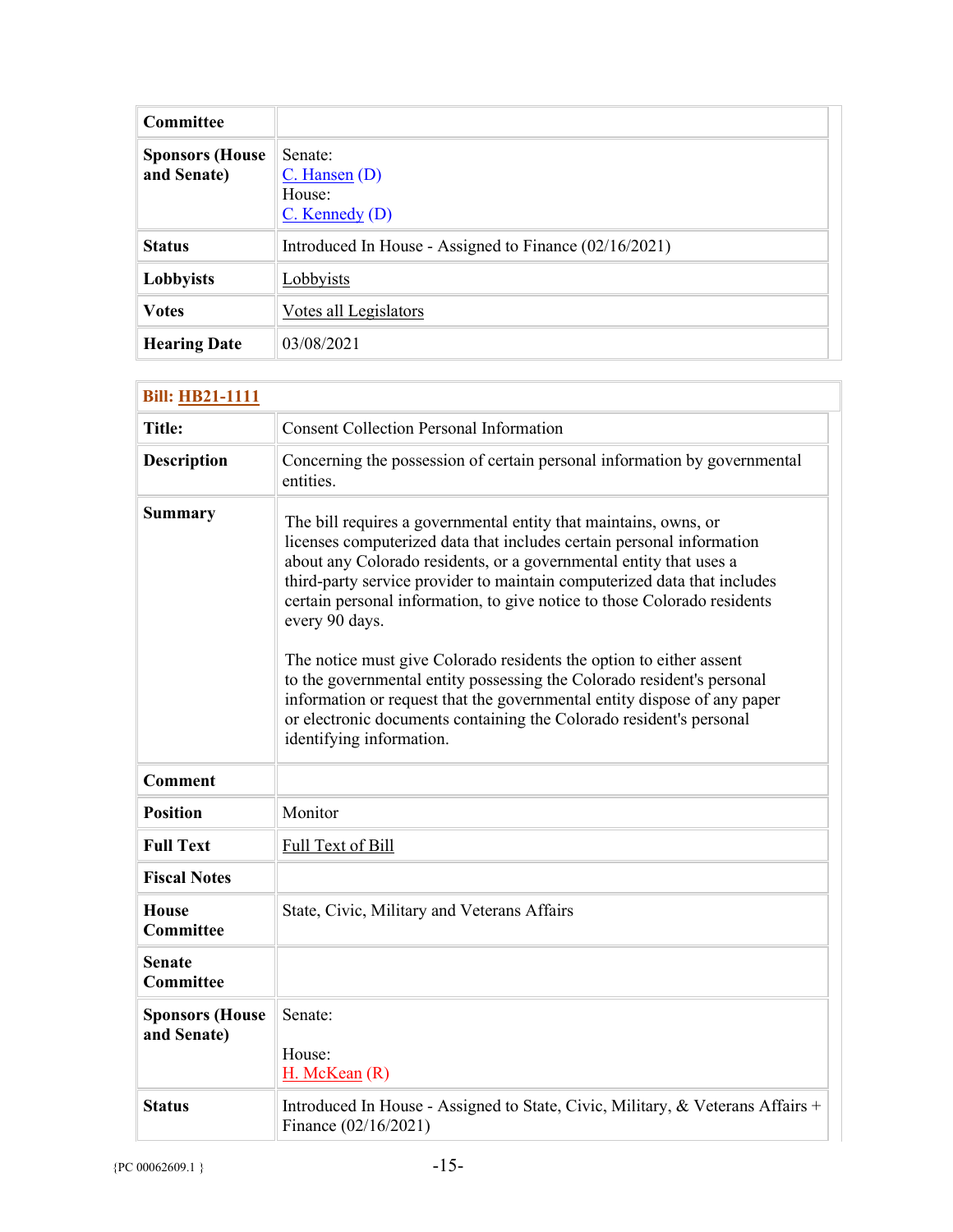| <b>Lobbyists</b>    | Lobbyists             |  |
|---------------------|-----------------------|--|
| <b>Votes</b>        | Votes all Legislators |  |
| <b>Hearing Date</b> | 03/18/2021            |  |

| <b>Bill: HB21-1168</b>                |                                                                                                                                                                                                                                                                                                                                                                                                                                                          |
|---------------------------------------|----------------------------------------------------------------------------------------------------------------------------------------------------------------------------------------------------------------------------------------------------------------------------------------------------------------------------------------------------------------------------------------------------------------------------------------------------------|
| <b>Title:</b>                         | Historically Underutilized Businesses Local Government Procurement                                                                                                                                                                                                                                                                                                                                                                                       |
| <b>Description</b>                    | Concerning historically underutilized businesses in local government<br>procurement.                                                                                                                                                                                                                                                                                                                                                                     |
| <b>Summary</b>                        | The bill requires local governments, including school districts,<br>with a procurement budget of a certain size to collect data regarding the<br>participation of historically underutilized businesses in local government<br>procurement for a 5-year period and requires the local government to<br>annually report that data to the secretary of state.                                                                                              |
|                                       | The bill requires the secretary of state to share summarized data with the<br>department of local affairs.                                                                                                                                                                                                                                                                                                                                               |
|                                       | The bill further requires the department of local affairs to annually include<br>the summarized data received from the secretary of state as part of the<br>department's presentation to its committee of reference at a hearing held<br>pursuant to the State Measurement for Accountable, Responsive, and<br>Transparent (SMART) Government Act.                                                                                                       |
|                                       | The bill defines a historically underutilized business as a business<br>that is at least 51% owned and controlled, in both the management and<br>day-to-day business decisions, by one or more individuals who are:<br>• Members of a racial or ethnic minority group;<br>• Non-Hispanic Caucasian women;<br>• Persons with physical or mental disabilities;<br>• Members of the lesbian, gay, bisexual, and transgender<br>community; or<br>• Veterans. |
| <b>Comment</b>                        |                                                                                                                                                                                                                                                                                                                                                                                                                                                          |
| <b>Position</b>                       | Monitor                                                                                                                                                                                                                                                                                                                                                                                                                                                  |
| <b>Full Text</b>                      | Full Text of Bill                                                                                                                                                                                                                                                                                                                                                                                                                                        |
| <b>Fiscal Notes</b>                   |                                                                                                                                                                                                                                                                                                                                                                                                                                                          |
| <b>House</b><br>Committee             | <b>Transportation and Local Government</b>                                                                                                                                                                                                                                                                                                                                                                                                               |
| <b>Senate</b><br><b>Committee</b>     |                                                                                                                                                                                                                                                                                                                                                                                                                                                          |
| <b>Sponsors (House</b><br>and Senate) | Senate:<br>$C.$ Kolker $(D)$<br>House:                                                                                                                                                                                                                                                                                                                                                                                                                   |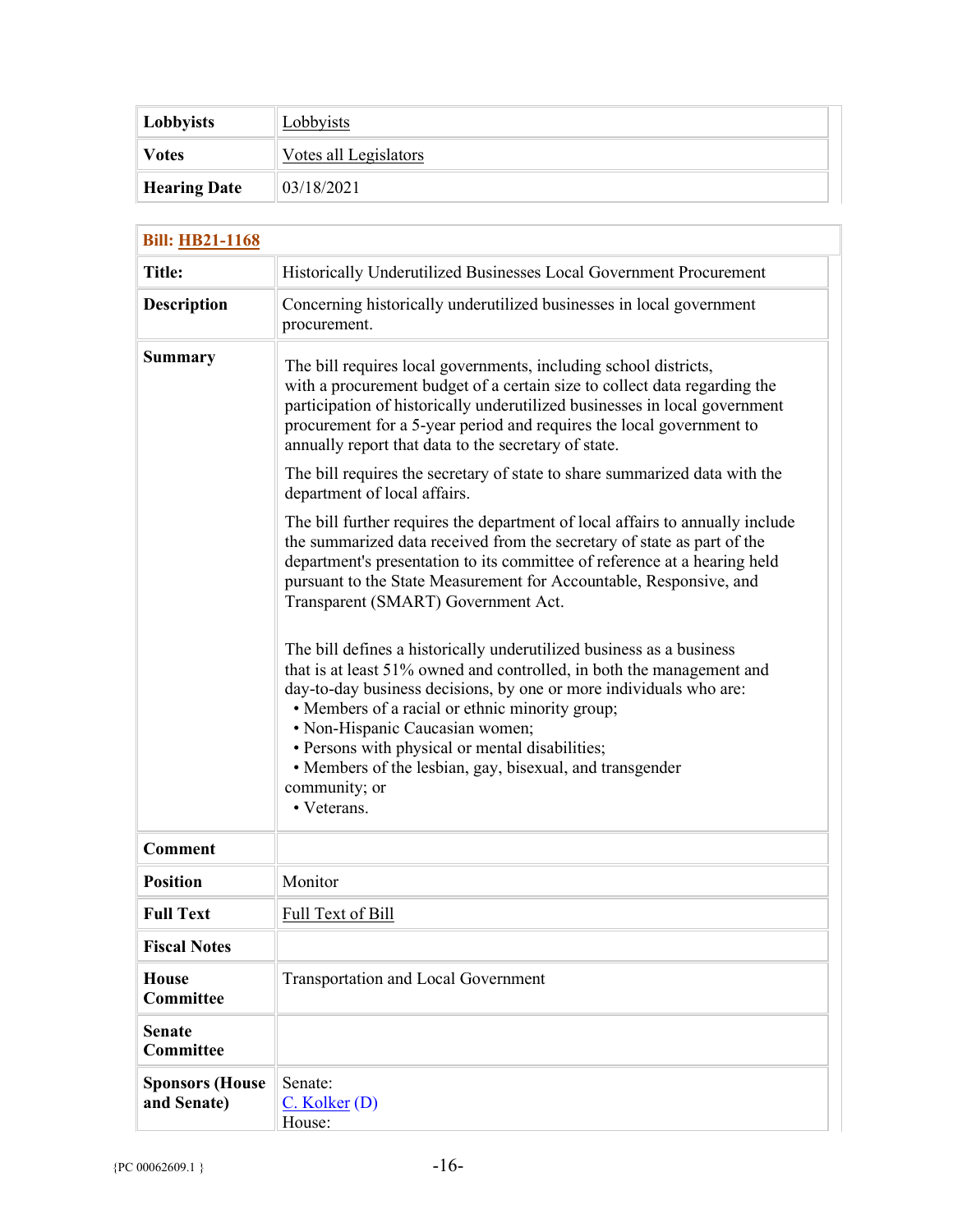|                     | $N.$ Ricks $(D)$<br>J. Bacon (D)                                                    |
|---------------------|-------------------------------------------------------------------------------------|
| <b>Status</b>       | Introduced In House - Assigned to Transportation & Local<br>Government (03/04/2021) |
| Lobbyists           | Lobbyists                                                                           |
| <b>Votes</b>        | Votes all Legislators                                                               |
| <b>Hearing Date</b> |                                                                                     |

|                                       | <b>Bill: HB21-HJR1002</b>                                                                                                                                                                          |  |
|---------------------------------------|----------------------------------------------------------------------------------------------------------------------------------------------------------------------------------------------------|--|
| <b>Title:</b>                         | Water Projects Eligibility Lists                                                                                                                                                                   |  |
| <b>Description</b>                    | Concerning approval of water project revolving fund eligibility lists<br>administered by the Colorado water resources and power development<br>authority.                                          |  |
| <b>Summary</b>                        | <b>CONCERNING APPROVAL OF WATER PROJECT REVOLVING</b><br><b>FUND</b><br><b>ELIGIBILITY LISTS ADMINISTERED BY THE COLORADO</b><br><b>WATER</b><br><b>RESOURCES AND POWER DEVELOPMENT AUTHORITY.</b> |  |
| <b>Comment</b>                        |                                                                                                                                                                                                    |  |
| <b>Position</b>                       | Monitor                                                                                                                                                                                            |  |
| <b>Full Text</b>                      | Full Text of Bill                                                                                                                                                                                  |  |
| <b>Fiscal Notes</b>                   |                                                                                                                                                                                                    |  |
| <b>House</b><br><b>Committee</b>      | Agriculture, Livestock, and Water                                                                                                                                                                  |  |
| <b>Senate</b><br><b>Committee</b>     | <b>Agriculture and Natural Resources</b>                                                                                                                                                           |  |
| <b>Sponsors (House</b><br>and Senate) | Senate:<br>K. Donovan (D)<br>House:<br>$J.$ Arndt $(D)$                                                                                                                                            |  |
| <b>Status</b>                         | Senate Committee on Agriculture & Natural Resources Refer Unamended to<br>Senate Committee of the Whole (03/04/2021)                                                                               |  |
| Lobbyists                             | Lobbyists                                                                                                                                                                                          |  |
| <b>Votes</b>                          | Votes all Legislators                                                                                                                                                                              |  |
| <b>Hearing Date</b>                   | 03/09/2021                                                                                                                                                                                         |  |

**Bill: [SB21-006](http://coloradocapitolwatch.com/bill/1/SB21-006/2021/0/)**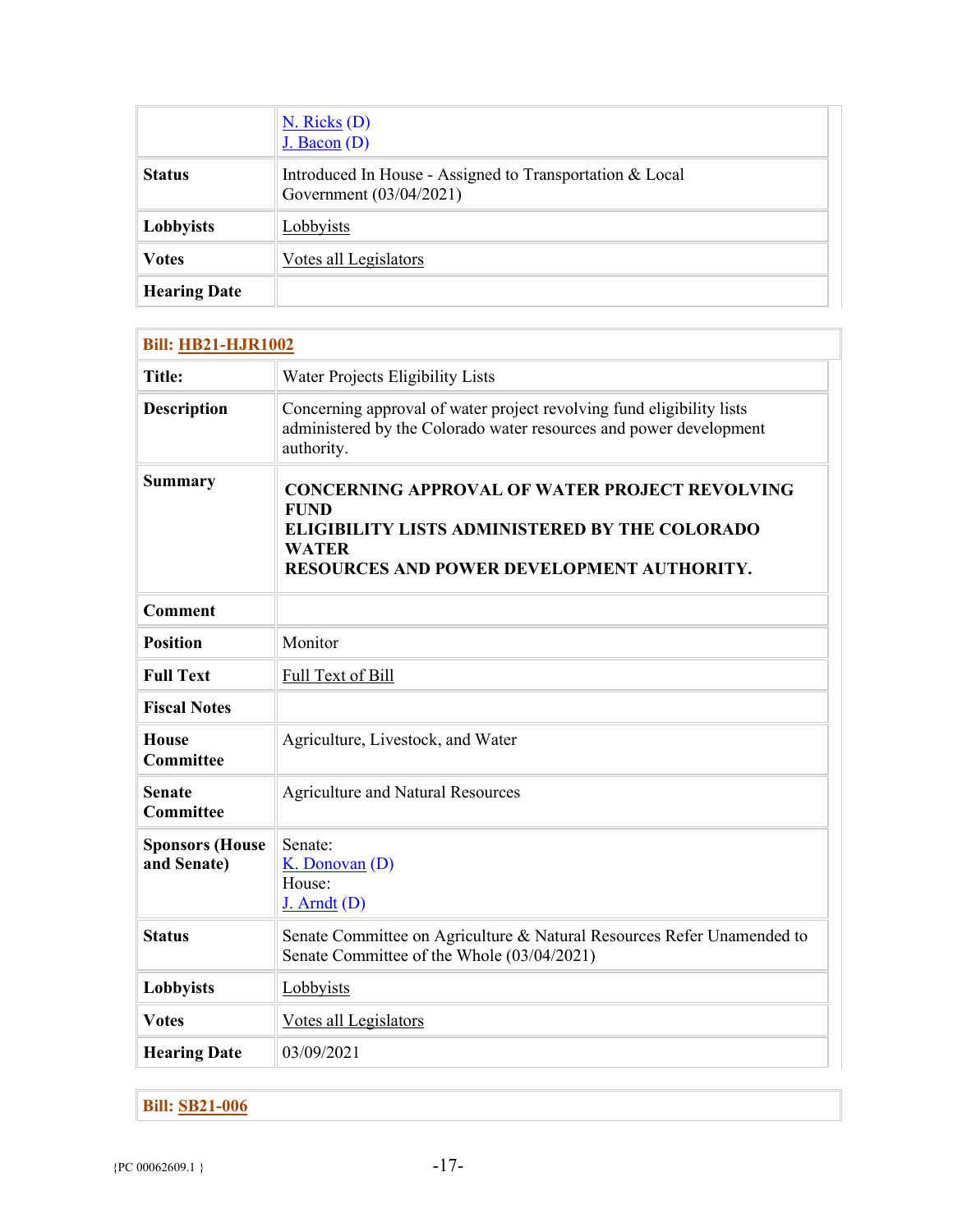| <b>Title:</b>      | Human Remains Natural Reduction Soil                                                                                                                                                                                                                                                                                                                                                                                                                                                                                                                                                                                                                                                                                                                                                                                                                                                                                                                                                                                                                                                                                                                                                                                                                                                                                                                                                                                                                                                                                                                                                                                                                                                                                                                                                                                                                                                                                                                                                                                                                                                                                                                                                                                                                                |
|--------------------|---------------------------------------------------------------------------------------------------------------------------------------------------------------------------------------------------------------------------------------------------------------------------------------------------------------------------------------------------------------------------------------------------------------------------------------------------------------------------------------------------------------------------------------------------------------------------------------------------------------------------------------------------------------------------------------------------------------------------------------------------------------------------------------------------------------------------------------------------------------------------------------------------------------------------------------------------------------------------------------------------------------------------------------------------------------------------------------------------------------------------------------------------------------------------------------------------------------------------------------------------------------------------------------------------------------------------------------------------------------------------------------------------------------------------------------------------------------------------------------------------------------------------------------------------------------------------------------------------------------------------------------------------------------------------------------------------------------------------------------------------------------------------------------------------------------------------------------------------------------------------------------------------------------------------------------------------------------------------------------------------------------------------------------------------------------------------------------------------------------------------------------------------------------------------------------------------------------------------------------------------------------------|
| <b>Description</b> | Concerning the conversion of human remains to basic elements within a<br>container using an accelerated process, and, in connection therewith, making<br>an appropriation.                                                                                                                                                                                                                                                                                                                                                                                                                                                                                                                                                                                                                                                                                                                                                                                                                                                                                                                                                                                                                                                                                                                                                                                                                                                                                                                                                                                                                                                                                                                                                                                                                                                                                                                                                                                                                                                                                                                                                                                                                                                                                          |
| <b>Summary</b>     | The bill authorizes human remains to be converted to soil using a<br>container that accelerates the process of biological decomposition, also<br>known as natural reduction. The bill prohibits the following when done<br>in the course of business:<br>· Selling or offering to sell the soil;<br>• Commingling the soil of more than one person without the<br>consent of the person or persons with the right of final<br>disposition unless the soil is abandoned;<br>• Commingling the human remains of more than one person<br>without the consent of the person or persons with the right<br>of final disposition within the container wherein natural<br>reduction produces soil; or<br>• Using the soil to grow food for human consumption.<br>Current law has various provisions that deal with burial,<br>cremation, interment, and entombment. In connection with authorizing<br>natural reduction, the bill replaces these terms with the phrase final<br>disposition, which term is defined to include natural reduction. The<br>following types of provisions are updated to reflect the option to use<br>natural reduction:<br>· Life insurance statutes;<br>• Preneed funeral insurance contracts;<br>• The Mortuary Science Code;<br>• Funeral picketing statutes;<br>• Litigation damages;<br>• The Colorado Probate Code;<br>• The Disposition of Last Remains Act;<br>• The Revised Uniform Anatomical Gift Act;<br>• Missing person reports for unidentified human remains;<br>• Public peace and order statutes;<br>• Vital statistics statutes;<br>• The Colorado Public Assistance Act; and<br>• Firefighter pension plans.<br>Natural reduction is added to the statutes that regulate funeral<br>establishments, and this addition will result in the regulation of the natural<br>reduction process. But the definitions of cremation and mortuary<br>science practitioner are amended so that a practitioner of natural<br>reduction is not regulated as a cremationist or mortuary science<br>practitioner.<br>Current law has a provision that governs the disposal of abandoned<br>cremated remains. The soil from natural reduction is added to this<br>provision, with an option to return the soil to the earth in a respectful |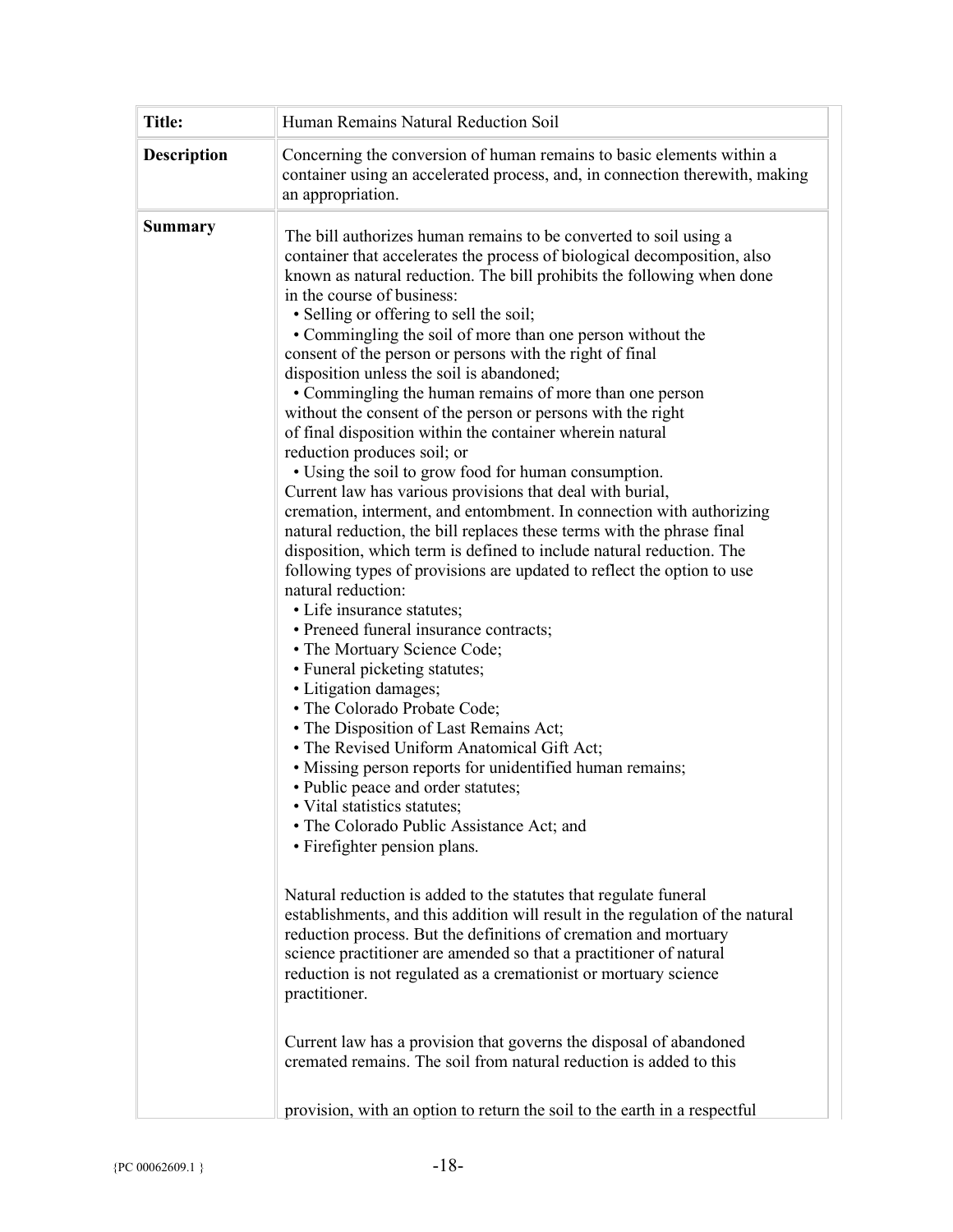|                                       | manner.                                                                                |
|---------------------------------------|----------------------------------------------------------------------------------------|
| <b>Comment</b>                        |                                                                                        |
| <b>Position</b>                       | Monitor                                                                                |
| <b>Full Text</b>                      | Full Text of Bill                                                                      |
| <b>Fiscal Notes</b>                   | Fiscal Notes $(02/16/2021)$                                                            |
| House<br>Committee                    |                                                                                        |
| <b>Senate</b><br><b>Committee</b>     | <b>Local Government</b>                                                                |
| <b>Sponsors (House</b><br>and Senate) | Senate:<br>$R.$ Rodriguez $(D)$<br>House:<br><b>B.</b> Titone (D)<br>$M.$ Soper $(R)$  |
| <b>Status</b>                         | Senate Committee on Local Government Refer Unamended to<br>Appropriations (02/16/2021) |
| Lobbyists                             | Lobbyists                                                                              |
| <b>Votes</b>                          | Votes all Legislators                                                                  |
| <b>Hearing Date</b>                   |                                                                                        |

| <b>Bill: SB21-034</b> |                                                                                                                                                                                                                                                                                            |
|-----------------------|--------------------------------------------------------------------------------------------------------------------------------------------------------------------------------------------------------------------------------------------------------------------------------------------|
| <b>Title:</b>         | Water Resource Financing Enterprise                                                                                                                                                                                                                                                        |
| <b>Description</b>    | Concerning the creation of an enterprise that is exempt from the requirements<br>of section 20 of article X of the state constitution to administer a fee-based<br>water resources financing program.                                                                                      |
| Summary               | The bill creates the water resources financing enterprise<br>(enterprise). The board of the enterprise (board) consists of the board of<br>directors of the Colorado water resources and power development<br>authority and the board members of the Colorado water conservation<br>board. |
|                       | The enterprise will provide financing to water providers, defined<br>to include drinking water suppliers, wastewater treatment suppliers, and<br>raw water suppliers. Raw water suppliers are limited to those that provide<br>raw water for treatment and use as drinking water.          |
|                       | Customers of a drinking water supplier will pay a fee to the<br>supplier, who will transmit it to the enterprise to be used for the<br>financing. The fee for each individual metered connection in a drinking                                                                             |
|                       | water supplier's public water system is 25 cents per 1,000 gallons of                                                                                                                                                                                                                      |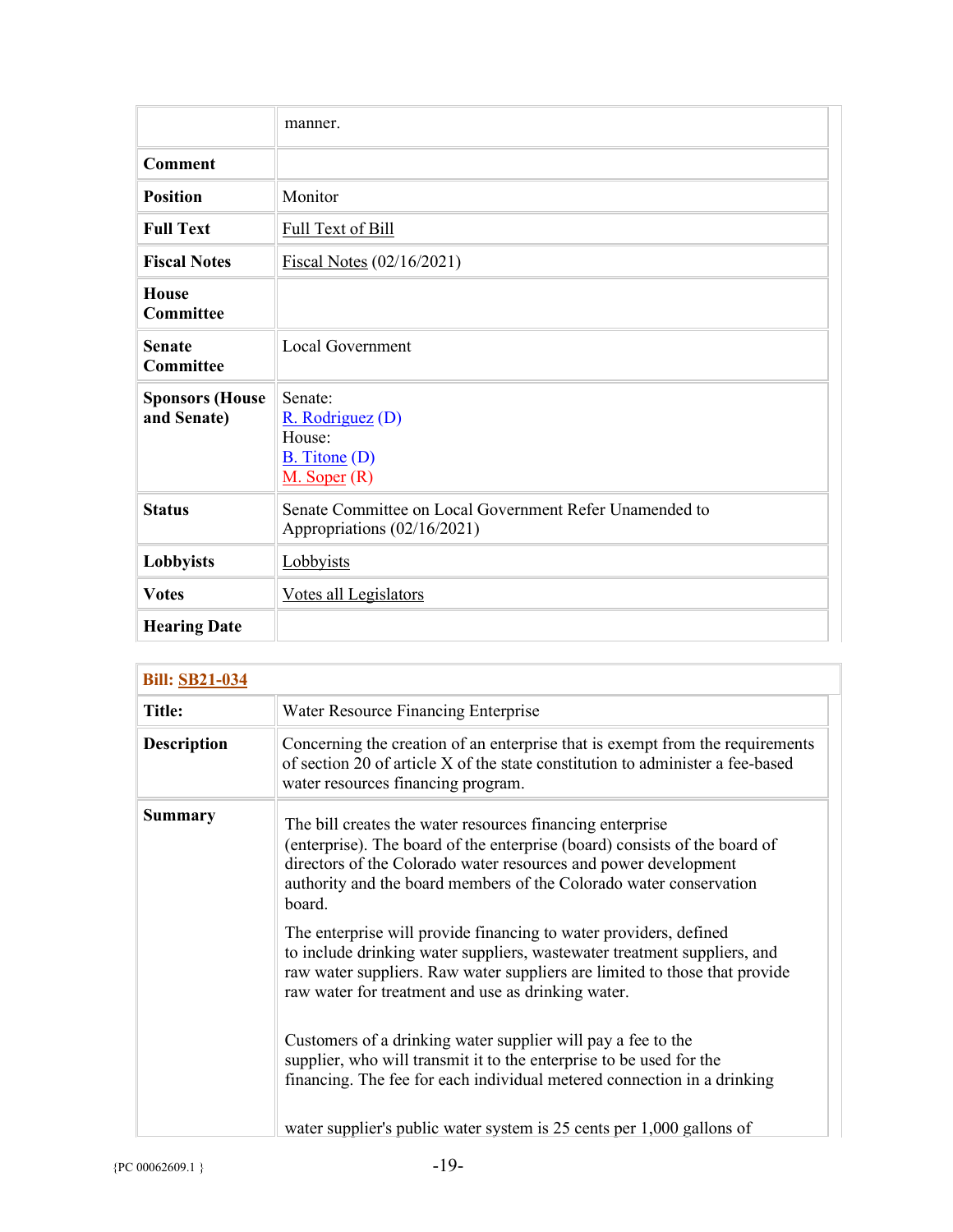|                                       | drinking water delivered per month in excess of the first 4,000 gallons                                                                                                                                                                                                                                                                                                                                                                                                                                                                                                                                                                                                                                                                                                                                                                                                                                                                                                                                                                                                                                                                                                                                                                                                                                                                                                            |
|---------------------------------------|------------------------------------------------------------------------------------------------------------------------------------------------------------------------------------------------------------------------------------------------------------------------------------------------------------------------------------------------------------------------------------------------------------------------------------------------------------------------------------------------------------------------------------------------------------------------------------------------------------------------------------------------------------------------------------------------------------------------------------------------------------------------------------------------------------------------------------------------------------------------------------------------------------------------------------------------------------------------------------------------------------------------------------------------------------------------------------------------------------------------------------------------------------------------------------------------------------------------------------------------------------------------------------------------------------------------------------------------------------------------------------|
|                                       | of drinking water delivered in that month to the individual metered<br>connection. The board may adjust the fee based on inflation and equity<br>concerns for large nonresidential customers and customers who pay tiered<br>rates that start higher than 4,000 gallons per month.                                                                                                                                                                                                                                                                                                                                                                                                                                                                                                                                                                                                                                                                                                                                                                                                                                                                                                                                                                                                                                                                                                 |
|                                       | The enterprise can provide financing for grants, loans, and in-kind<br>technical assistance in arranging third-party financing. In determining<br>whether to provide financing, the board shall consider the following<br>factors:<br>• A water provider's ability to pay, including whether the<br>water provider has sought or received other financial<br>assistance;<br>• Whether a water provider has been found to be<br>noncompliant with requirements, or is subject to increased<br>requirements, related to the provision of raw water,<br>drinking water, or wastewater treatment;<br>• Whether the proposed use of financing relates to a project<br>identified in and in furtherance of the state water plan; and<br>• The geographic location and demographic characteristics<br>of the water provider and its customers.<br>The enterprise shall provide, and a water provider may use, the<br>financing only:<br>• In connection with the provision of raw water, drinking<br>water, or wastewater treatment; and<br>• For feasibility studies, consulting, planning, permitting, and<br>construction of infrastructure and water conservation<br>projects and related recreational, hydroelectric, and flood<br>control facilities, including necessary enlargement and<br>rehabilitation of facilities but excluding maintenance and<br>operation of facilities. |
| <b>Comment</b>                        |                                                                                                                                                                                                                                                                                                                                                                                                                                                                                                                                                                                                                                                                                                                                                                                                                                                                                                                                                                                                                                                                                                                                                                                                                                                                                                                                                                                    |
| <b>Position</b>                       | Monitor                                                                                                                                                                                                                                                                                                                                                                                                                                                                                                                                                                                                                                                                                                                                                                                                                                                                                                                                                                                                                                                                                                                                                                                                                                                                                                                                                                            |
| <b>Full Text</b>                      | Full Text of Bill                                                                                                                                                                                                                                                                                                                                                                                                                                                                                                                                                                                                                                                                                                                                                                                                                                                                                                                                                                                                                                                                                                                                                                                                                                                                                                                                                                  |
| <b>Fiscal Notes</b>                   | Fiscal Notes (03/01/2021)                                                                                                                                                                                                                                                                                                                                                                                                                                                                                                                                                                                                                                                                                                                                                                                                                                                                                                                                                                                                                                                                                                                                                                                                                                                                                                                                                          |
| <b>House</b><br>Committee             |                                                                                                                                                                                                                                                                                                                                                                                                                                                                                                                                                                                                                                                                                                                                                                                                                                                                                                                                                                                                                                                                                                                                                                                                                                                                                                                                                                                    |
| Senate<br><b>Committee</b>            | <b>Agriculture and Natural Resources</b>                                                                                                                                                                                                                                                                                                                                                                                                                                                                                                                                                                                                                                                                                                                                                                                                                                                                                                                                                                                                                                                                                                                                                                                                                                                                                                                                           |
| <b>Sponsors (House</b><br>and Senate) | Senate:<br>D. Coram(R)<br>House:                                                                                                                                                                                                                                                                                                                                                                                                                                                                                                                                                                                                                                                                                                                                                                                                                                                                                                                                                                                                                                                                                                                                                                                                                                                                                                                                                   |
| <b>Status</b>                         | Introduced In Senate - Assigned to Agriculture & Natural<br>Resources (02/16/2021)                                                                                                                                                                                                                                                                                                                                                                                                                                                                                                                                                                                                                                                                                                                                                                                                                                                                                                                                                                                                                                                                                                                                                                                                                                                                                                 |
| Lobbyists                             | Lobbyists                                                                                                                                                                                                                                                                                                                                                                                                                                                                                                                                                                                                                                                                                                                                                                                                                                                                                                                                                                                                                                                                                                                                                                                                                                                                                                                                                                          |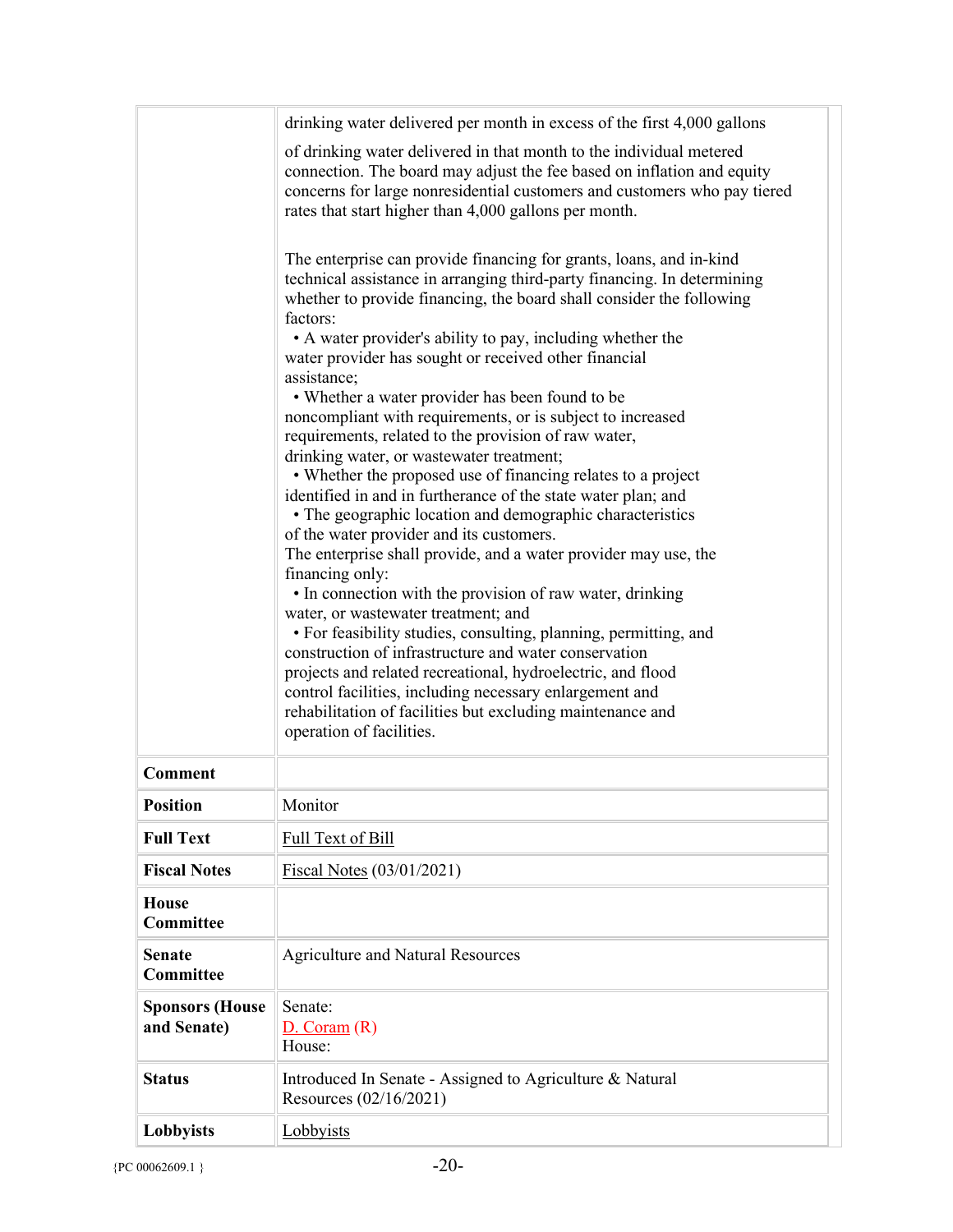| Votes               | Votes all Legislators |  |
|---------------------|-----------------------|--|
| <b>Hearing Date</b> | 03/11/2021            |  |

| <b>Bill: SB21-064</b>                 |                                                                                                                                                                                                                                                                                                                                                              |  |
|---------------------------------------|--------------------------------------------------------------------------------------------------------------------------------------------------------------------------------------------------------------------------------------------------------------------------------------------------------------------------------------------------------------|--|
| <b>Title:</b>                         | Retaliation Against an Elected Official                                                                                                                                                                                                                                                                                                                      |  |
| <b>Description</b>                    | Concerning criminalizing retaliation against an elected official.                                                                                                                                                                                                                                                                                            |  |
| <b>Summary</b>                        | Under current law, there is a crime of retaliation against a judge if<br>an individual makes a credible threat or commits an act of harassment or<br>an act of harm or injury upon a person or property as retaliation or<br>retribution against a judge. The crime is a class 4 felony. The bill adds<br>elected officials and their families to the crime. |  |
| <b>Comment</b>                        |                                                                                                                                                                                                                                                                                                                                                              |  |
| <b>Position</b>                       | Monitor                                                                                                                                                                                                                                                                                                                                                      |  |
| <b>Full Text</b>                      | Full Text of Bill                                                                                                                                                                                                                                                                                                                                            |  |
| <b>Fiscal Notes</b>                   | Fiscal Notes $(02/19/2021)$                                                                                                                                                                                                                                                                                                                                  |  |
| <b>House</b><br><b>Committee</b>      |                                                                                                                                                                                                                                                                                                                                                              |  |
| <b>Senate</b><br><b>Committee</b>     | Judiciary                                                                                                                                                                                                                                                                                                                                                    |  |
| <b>Sponsors (House</b><br>and Senate) | Senate:<br>$L.$ Garcia (D)<br>$J. \text{Cooke} (R)$<br>House:<br>$K.$ Mullica (D)                                                                                                                                                                                                                                                                            |  |
| <b>Status</b>                         | Introduced In Senate - Assigned to Judiciary + Appropriations $(02/16/2021)$                                                                                                                                                                                                                                                                                 |  |
| Lobbyists                             | Lobbyists                                                                                                                                                                                                                                                                                                                                                    |  |
| <b>Votes</b>                          | Votes all Legislators                                                                                                                                                                                                                                                                                                                                        |  |
| <b>Hearing Date</b>                   | 03/18/2021                                                                                                                                                                                                                                                                                                                                                   |  |

| <b>Bill: SB21-130</b> |                                                                                                       |
|-----------------------|-------------------------------------------------------------------------------------------------------|
| <b>Title:</b>         | Local Authority for Business Personal Property Tax Exemption                                          |
| <b>Description</b>    | Concerning authorization for local governments to exempt business personal<br>property from taxation. |
| <b>Summary</b>        | The bill allows counties, municipalities, and special districts to                                    |
|                       | exempt up to 100% of business personal property from the levy and                                     |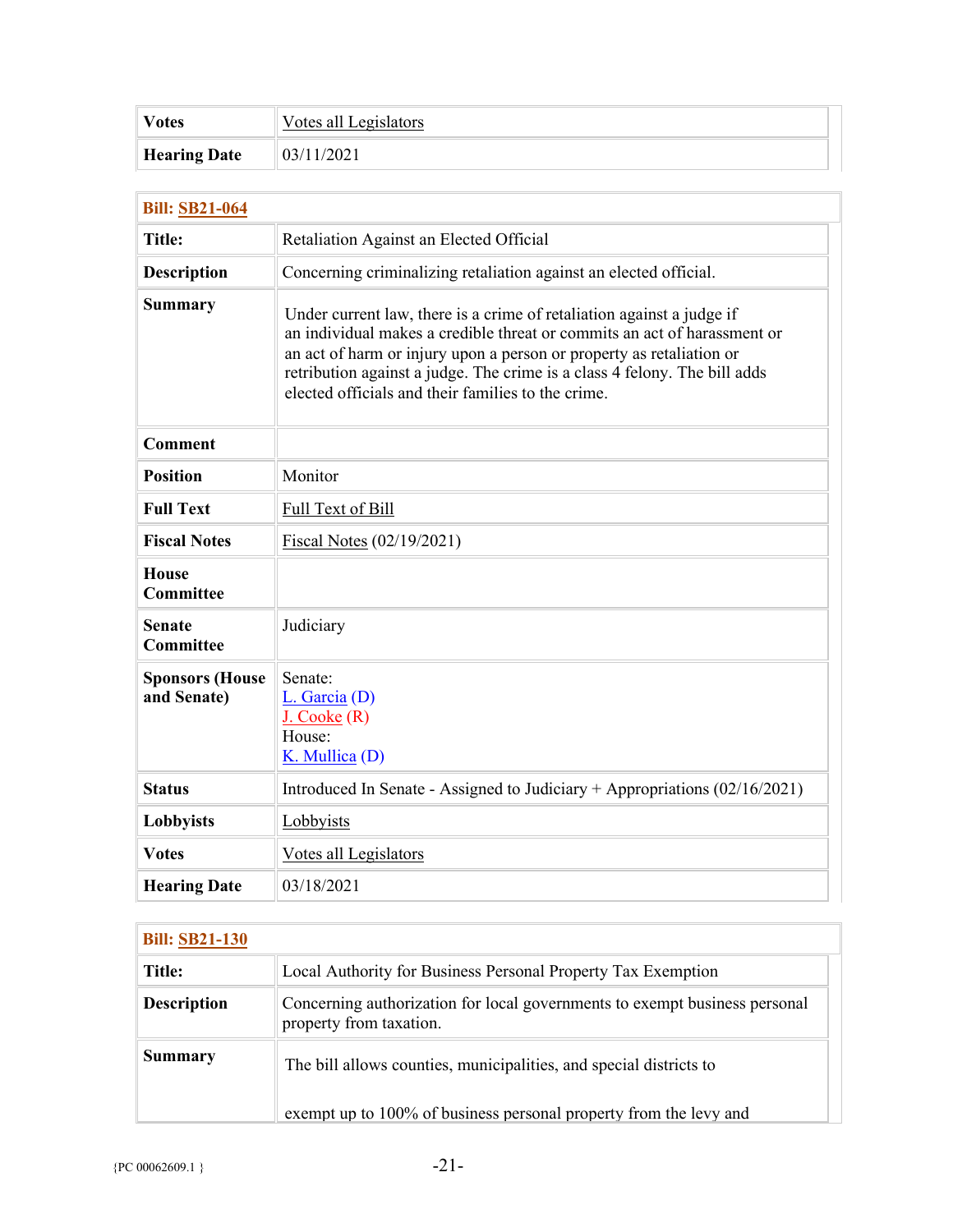|                                       | collection of property taxation for the 2021 property tax year.                        |
|---------------------------------------|----------------------------------------------------------------------------------------|
| <b>Comment</b>                        |                                                                                        |
| <b>Position</b>                       | Monitor                                                                                |
| <b>Full Text</b>                      | <b>Full Text of Bill</b>                                                               |
| <b>Fiscal Notes</b>                   | Fiscal Notes (03/03/2021)                                                              |
| House<br>Committee                    |                                                                                        |
| Senate<br><b>Committee</b>            | State, Veterans and Military Affairs                                                   |
| <b>Sponsors (House</b><br>and Senate) | Senate:<br>$C.$ Holbert $(R)$<br>House:<br>K. Van Winkle (R)                           |
| <b>Status</b>                         | Introduced In Senate - Assigned to State, Veterans, & Military<br>Affairs (02/25/2021) |
| Lobbyists                             | Lobbyists                                                                              |
| <b>Votes</b>                          | Votes all Legislators                                                                  |
| <b>Hearing Date</b>                   | 03/09/2021                                                                             |

| <b>Bill: SB21-136</b>     |                                                                                                                                                                                                                                                                                           |
|---------------------------|-------------------------------------------------------------------------------------------------------------------------------------------------------------------------------------------------------------------------------------------------------------------------------------------|
| <b>Title:</b>             | Sunset Forest Health Advisory Council                                                                                                                                                                                                                                                     |
| <b>Description</b>        | Concerning the continuation of the forest health advisory council, and, in<br>connection therewith, implementing the recommendation contained in the<br>2020 sunset report by the department of regulatory agencies to continue the<br>advisory council and continuing it for five years. |
| Summary                   | <b>Sunset Process - Senate Agriculture and Natural Resources</b><br><b>Committee.</b> The bill implements the recommendation of the department<br>of regulatory agencies' sunset review and report to continue the forest<br>health advisory council and continues it 5 years until 2026. |
| <b>Comment</b>            |                                                                                                                                                                                                                                                                                           |
| <b>Position</b>           | Monitor                                                                                                                                                                                                                                                                                   |
| <b>Full Text</b>          | Full Text of Bill                                                                                                                                                                                                                                                                         |
| <b>Fiscal Notes</b>       |                                                                                                                                                                                                                                                                                           |
| <b>House</b><br>Committee |                                                                                                                                                                                                                                                                                           |
| Senate                    | <b>Agriculture and Natural Resources</b>                                                                                                                                                                                                                                                  |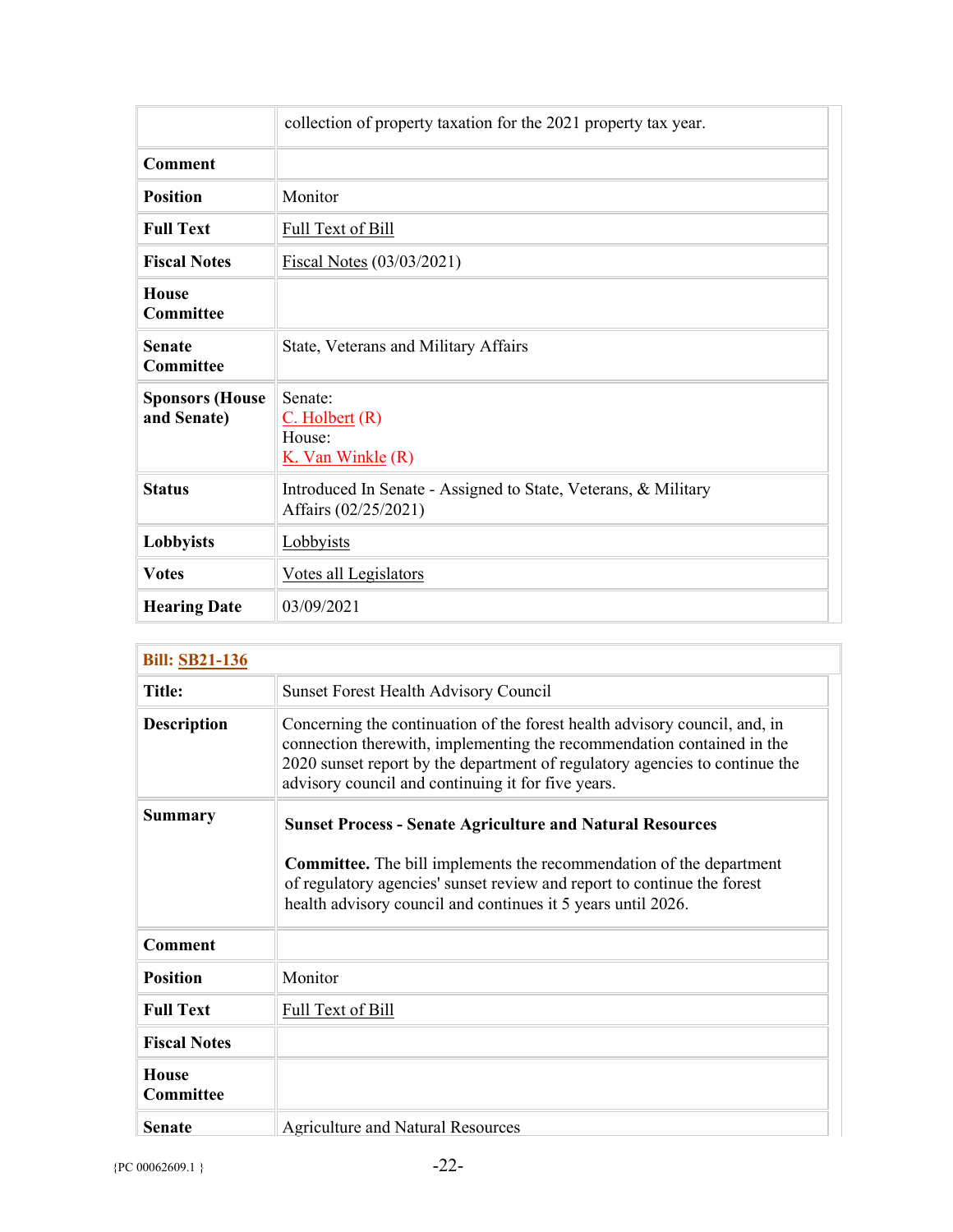| Committee                             |                                                                                    |
|---------------------------------------|------------------------------------------------------------------------------------|
| <b>Sponsors (House</b><br>and Senate) | Senate:<br>D. Coram(R)<br>$J.$ Ginal $(D)$<br>House:                               |
| <b>Status</b>                         | Introduced In Senate - Assigned to Agriculture & Natural<br>Resources (03/01/2021) |
| Lobbyists                             | Lobbyists                                                                          |
| <b>Votes</b>                          | Votes all Legislators                                                              |
| <b>Hearing Date</b>                   | 03/11/2021                                                                         |

| <b>Bill: SB21-160</b> |                                                                                                                                                                                                                                                                                                                                                                                                                                                                                                                                                                                                                                                                                                                                                                                                                                                                                                                                                                                                                                                                                                                                                                                                                                                                                                                                                                                                                                                                                                                                                                                                                                                                                                                       |
|-----------------------|-----------------------------------------------------------------------------------------------------------------------------------------------------------------------------------------------------------------------------------------------------------------------------------------------------------------------------------------------------------------------------------------------------------------------------------------------------------------------------------------------------------------------------------------------------------------------------------------------------------------------------------------------------------------------------------------------------------------------------------------------------------------------------------------------------------------------------------------------------------------------------------------------------------------------------------------------------------------------------------------------------------------------------------------------------------------------------------------------------------------------------------------------------------------------------------------------------------------------------------------------------------------------------------------------------------------------------------------------------------------------------------------------------------------------------------------------------------------------------------------------------------------------------------------------------------------------------------------------------------------------------------------------------------------------------------------------------------------------|
| <b>Title:</b>         | Modification to Local Government Election Codes                                                                                                                                                                                                                                                                                                                                                                                                                                                                                                                                                                                                                                                                                                                                                                                                                                                                                                                                                                                                                                                                                                                                                                                                                                                                                                                                                                                                                                                                                                                                                                                                                                                                       |
| <b>Description</b>    | Concerning certain administrative clarifications to local government election<br>codes.                                                                                                                                                                                                                                                                                                                                                                                                                                                                                                                                                                                                                                                                                                                                                                                                                                                                                                                                                                                                                                                                                                                                                                                                                                                                                                                                                                                                                                                                                                                                                                                                                               |
| <b>Summary</b>        | The bill makes the following changes to the local government and<br>special district election codes:<br>• Revises statutory citations to clarify that the Colorado local<br>government election code is the portion of the election<br>code applicable to special district elections;<br>• Provides additional statutory citations to specify all instances in which a<br>county assessor provides a list of property owners for an election;<br>• Clarifies that, when computing time for any designated<br>period of days for a local government election, the first day<br>from which the period of days runs is excluded and the last<br>day from which the period of days runs is included;<br>• Specifies that the candidate self-nomination form for<br>special district elections must contain the county where the<br>special district is located;<br>• Clarifies that a candidate's and witness's respective<br>addresses and telephone numbers and a candidate's current<br>e-mail address need to be provided but do not need to be<br>printed by the candidate and witness on the self-nomination<br>form for special district elections;<br>• Specifies that an eligible elector of a local government who<br>is a covered voter must reside within the boundaries of the<br>local government to receive a mail ballot;<br>• Clarifies that local government ballots may be<br>automatically sent to eligible electors who are qualified<br>under contracts to purchase taxable property; and<br>• Eliminates provisions governing a self-affirming oath or<br>affirmation of an elector in the statutes governing special<br>districts that are covered by similar provisions in the<br>election code. |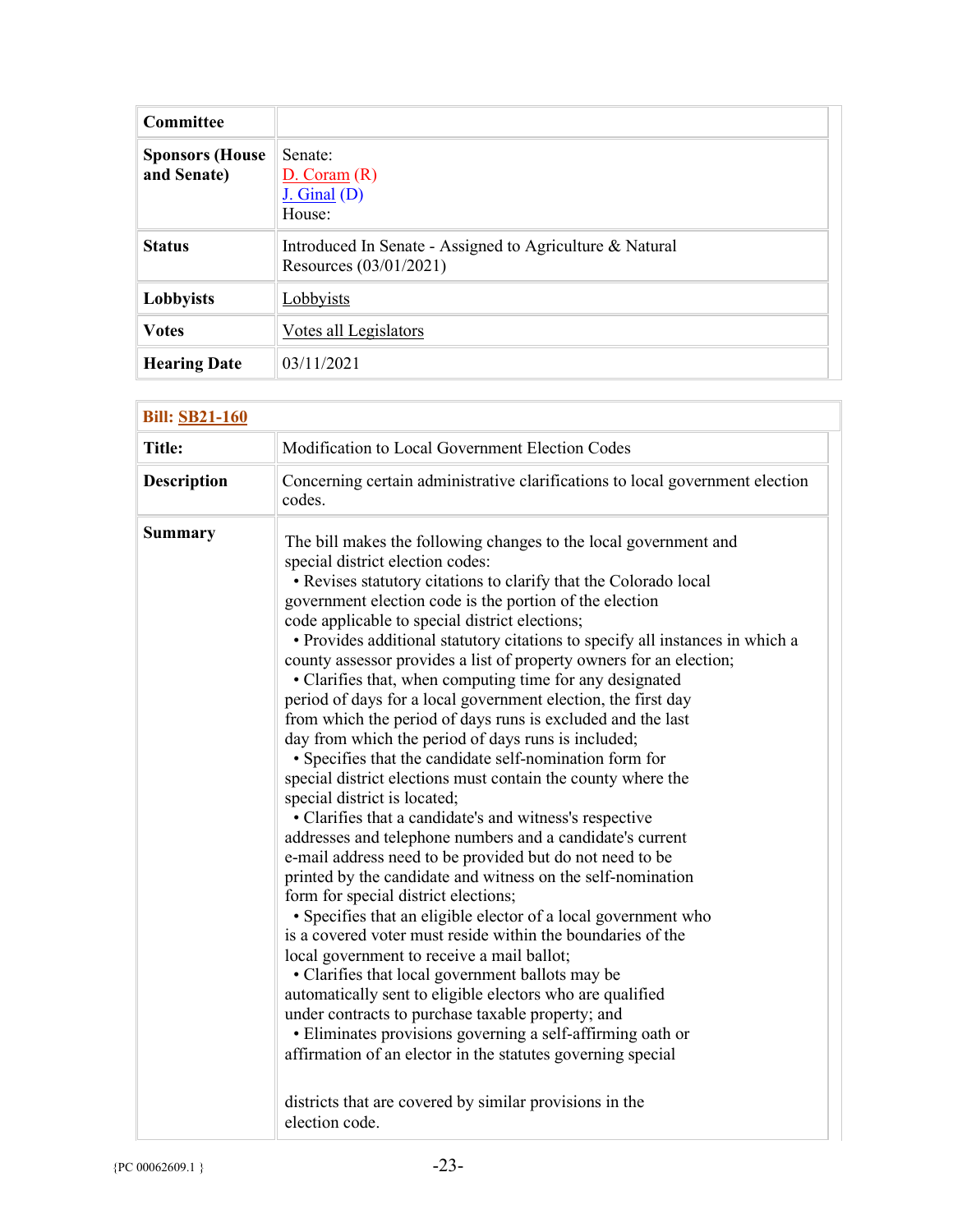|                                       | The board of directors of a special district currently consists of 5<br>or 7 directors elected at large. The bill provides a process for dividing a<br>special district into separate director districts and for members to be<br>elected from each director district at large or by the electors within each<br>director district. |
|---------------------------------------|-------------------------------------------------------------------------------------------------------------------------------------------------------------------------------------------------------------------------------------------------------------------------------------------------------------------------------------|
| <b>Comment</b>                        |                                                                                                                                                                                                                                                                                                                                     |
| <b>Position</b>                       | Monitor                                                                                                                                                                                                                                                                                                                             |
| <b>Full Text</b>                      | Full Text of Bill                                                                                                                                                                                                                                                                                                                   |
| <b>Fiscal Notes</b>                   |                                                                                                                                                                                                                                                                                                                                     |
| <b>House</b><br><b>Committee</b>      |                                                                                                                                                                                                                                                                                                                                     |
| <b>Senate</b><br><b>Committee</b>     | State, Veterans and Military Affairs                                                                                                                                                                                                                                                                                                |
| <b>Sponsors (House</b><br>and Senate) | Senate:<br>$R.$ Gardner $(R)$<br>House:<br>$M.$ Snyder (D)                                                                                                                                                                                                                                                                          |
| <b>Status</b>                         | Introduced In Senate - Assigned to State, Veterans, & Military<br>Affairs (03/02/2021)                                                                                                                                                                                                                                              |
| Lobbyists                             | Lobbyists                                                                                                                                                                                                                                                                                                                           |
| <b>Votes</b>                          | Votes all Legislators                                                                                                                                                                                                                                                                                                               |
| <b>Hearing Date</b>                   |                                                                                                                                                                                                                                                                                                                                     |

| <b>Bill: SB21-170</b> |                                                                                                                                                                                                                                                                                                                                          |
|-----------------------|------------------------------------------------------------------------------------------------------------------------------------------------------------------------------------------------------------------------------------------------------------------------------------------------------------------------------------------|
| <b>Title:</b>         | Wildland Fire Mitigation Cooperative Electric Association                                                                                                                                                                                                                                                                                |
| <b>Description</b>    | Concerning standards applicable to cooperative electric association wildland<br>fire mitigation, and, in connection therewith, requiring wildland fire protection<br>plans, providing authority for vegetation management, and limiting<br>cooperative electric association liability.                                                   |
| <b>Summary</b>        | The bill requires a cooperative electric association (association) to<br>adopt a wildland fire protection plan. The plan must include information<br>on:<br>• Areas where the association has powerline facilities that<br>may have an increased risk of wildland fires;<br>• The procedures and standards that the association will use |
|                       | to inspect and operate its powerline facilities and perform<br>vegetation management around those facilities;<br>• The modifications or upgrades that the association will<br>implement to reduce risks of wildland fires;                                                                                                               |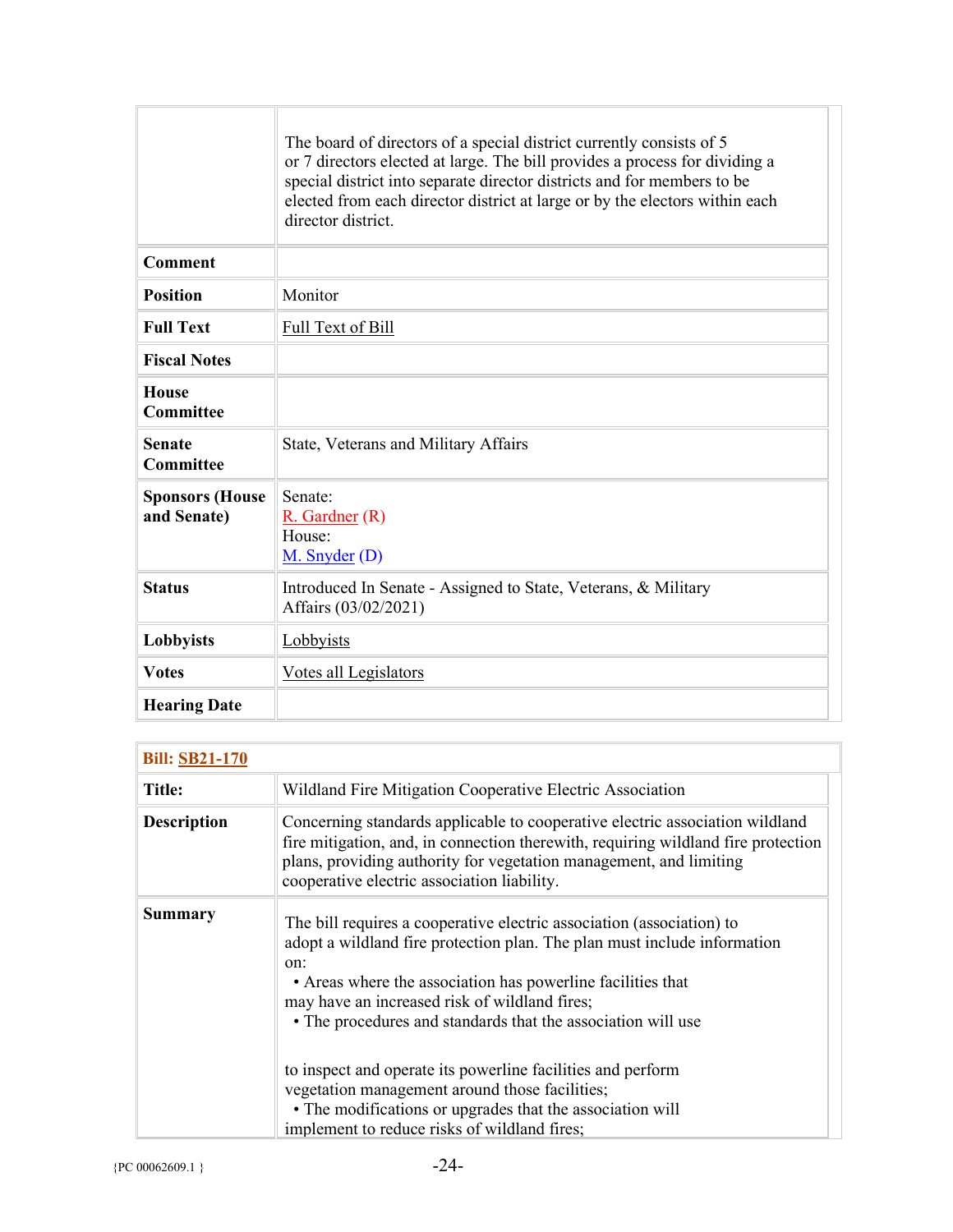| • The procedures for de-energizing powerline facilities to<br>mitigate potential wildland fires;                                                                                                               |
|----------------------------------------------------------------------------------------------------------------------------------------------------------------------------------------------------------------|
| • Community outreach efforts during the wildland fire                                                                                                                                                          |
| season; and<br>• The potential for coordination with other wildland fire                                                                                                                                       |
| protection plans.                                                                                                                                                                                              |
|                                                                                                                                                                                                                |
| An association must file its wildland fire protection plan with the public<br>utilities commission every 3 years and must submit an annual report to the<br>commission detailing its compliance with the plan. |
| The bill allows, but does not require, an association to remove or                                                                                                                                             |
| partially remove vegetation outside of a powerline facility easement as                                                                                                                                        |
| necessary following a major weather event or other emergency situation.                                                                                                                                        |
| In addition, an association may designate vegetation as hazard                                                                                                                                                 |
| vegetation if the association finds that the vegetation is dead, likely to<br>fail, or likely to fall, sway, or grow into a powerline facility and finds that                                                  |
| the vegetation is likely to cause substantial damage, disrupt service, or                                                                                                                                      |
| come within a minimum clearance distance of the powerline facility. An                                                                                                                                         |
| association may, but is not required to, remove or partially remove hazard<br>vegetation outside of an easement after providing notice to the landowner.                                                       |
|                                                                                                                                                                                                                |
| The association is not required to provide notice if removal of the hazard<br>vegetation is necessary to continue safe operation of its facilities or if the                                                   |
| removal is done as part of trimming or removing vegetation after a storm<br>or other emergency event.                                                                                                          |
| If vegetation outside of a powerline facility easement dies as the                                                                                                                                             |
| result of being trimmed or partially removed by an association, the                                                                                                                                            |
| landowner may request that the association remove the vegetation at the<br>association's expense. The association is required to remove the                                                                    |
| vegetation within ninety days; except that the association may offer and                                                                                                                                       |
| the landowner may accept payment for the reasonable cost of removal<br>instead of the association removing the vegetation.                                                                                     |
|                                                                                                                                                                                                                |
| An association is not liable for personal injury, property damage,                                                                                                                                             |
| or fire suppression costs resulting from a wildland fire if any of the<br>following apply:                                                                                                                     |
| • The association filed a wildland fire protection plan and                                                                                                                                                    |
| completed the activities described in it;<br>• A landowner failed to control vegetation outside of a                                                                                                           |
| powerline facility easement on the landowner's land;                                                                                                                                                           |
| • The association requested and was denied access to                                                                                                                                                           |
| perform vegetation management in a right-of-way on land                                                                                                                                                        |
| owned by a local government, the state, a federal agency,<br>or a tribal agency; or                                                                                                                            |
| • A landowner prevented the association from maintaining                                                                                                                                                       |